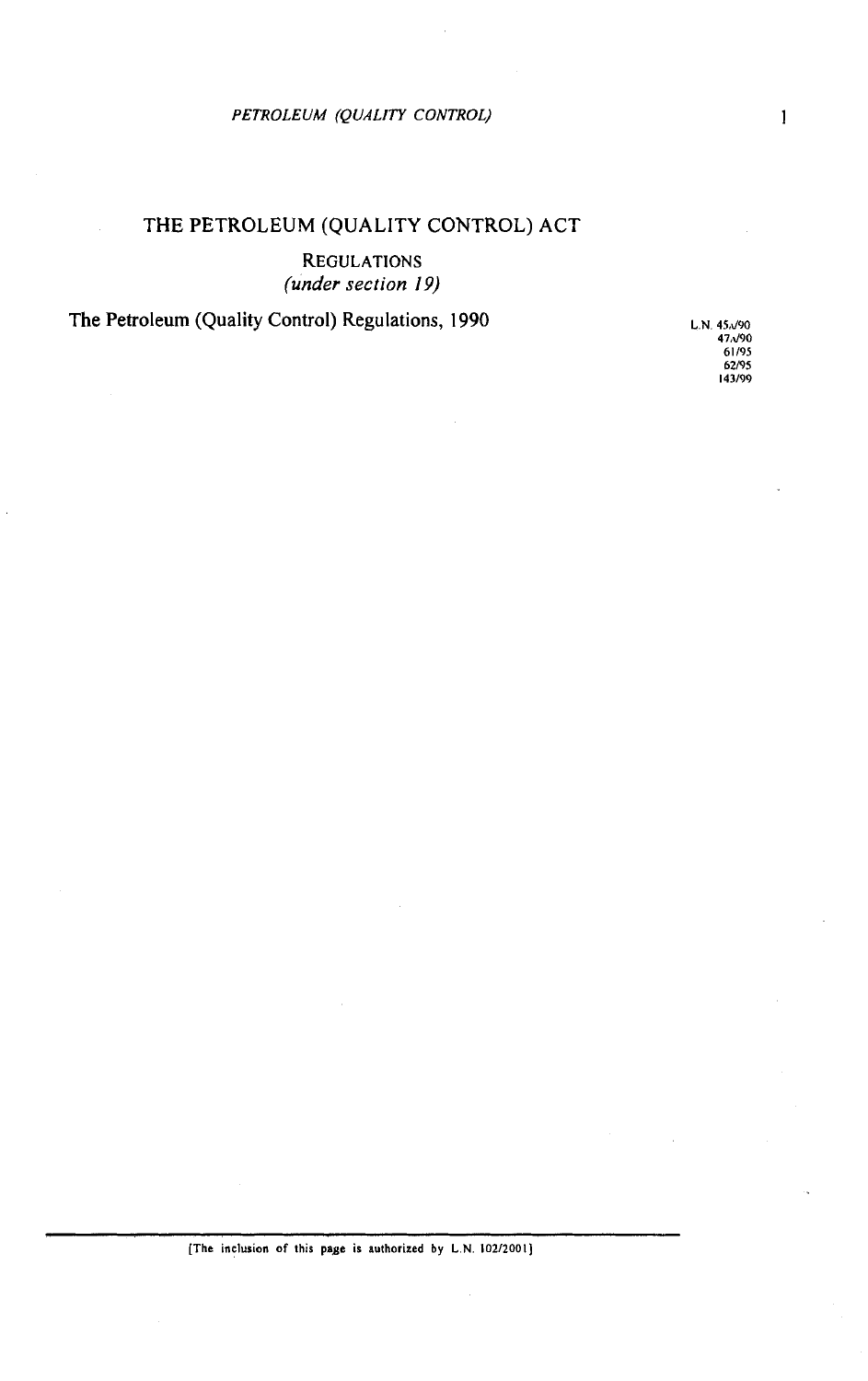## THE PETROLEUM (QUALITY CONTROL) ACT

REGULATIONS (under section 19)

THE PETROLEUM (OUALITY CONTROL) REGULATIONS, 1990

(Made by the Minister on the 2nd day of July, 1990)

**L N 45.d90**  L **N 47JPO 62/95 143199** 

**1.** These Regulations may be cited as the Petroleum (Quality Control) Regulations, 1990.

## Interpretation

2. In these Regulations--

"authorized agent" means the Jamaica Bureau of Standards or such other person as may be designated by the Minister.

- "blender" means a person engaged in blending;
- "blending" means the mixing together of one or more petroleum blending stock with any other substance to form a petroleum product and includes-
	- $(a)$  the mixing of any substance that may materially affect the composition of any petroleum product as described by the specifications for the product; and
	- (6) in the case of gasolene, the mixing of oxygenates or other octane enhancers, detergents, antioxidants, corrosion inhibitors and any of the components that are included in the gasolene specifications contained in the Second **Second** Schedule;

- "bulk distributor" means any person engaged in the distribution of petroleum products by tanker truck, barge or other containers for use by individual retailers or other bulk distributors;
- "bulk user" means any person who, other than as a bulk distributor, imports or obtains a petroleum product from a bulk distributor;
- "import" means to bring gasolene into Jamaica by cargo tanker or marine vessel;
- "importer" means a person who possesses for sale, distribution, transfer or use, any petroleum product or petroleum blending stock imported into Jamaica;
- "petroleum blending stock" means any compound which is blended with other compounds to produce a petroleum product;
- "petroleum product" means any product specified in the Fourth **Fourth** Schedule;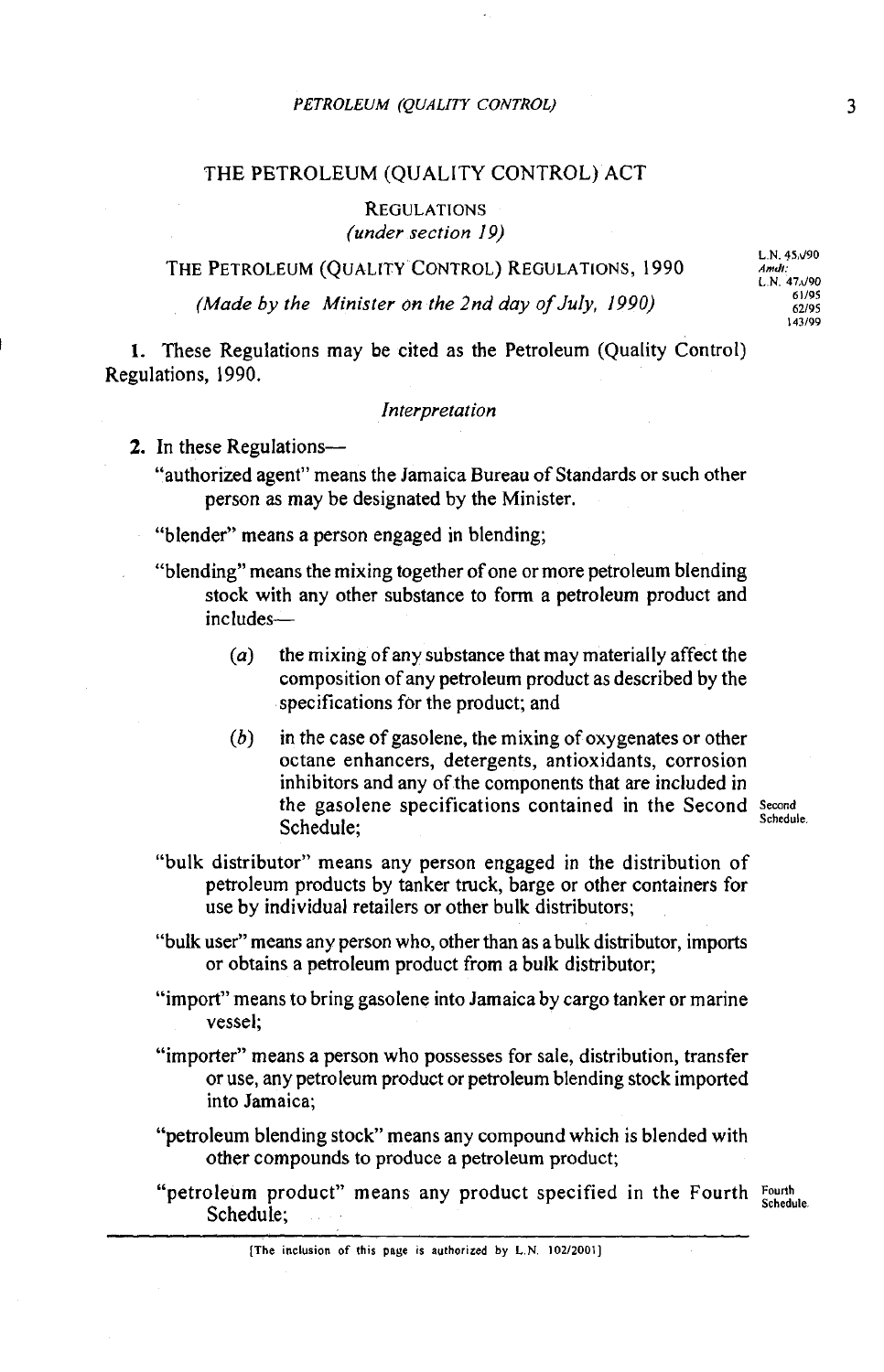- "petroleum refinery" means a facility engaged in producing gasolene, kerosene, distillate fuel oils, residual fuel oils, lubricants, or other products through distillation of petroleum or through redistillation, cracking, extracting or reforming of unfinished petroleum derivatives;
- "petroleum shipment" means any petroleum product or petroleum blending stock contained within a single shipment by cargo tanker or marine vessel;
- "producer" means a person who manufactures any petroleum product in a petroleum refinery;
- " $(R+M)/2$  Octane rating" means a measure of the ability of gasolene to resist engine knock or pinging as measured by the average of the research octane number and the motor octane number according to procedures in American Standard Test and Measurement methods D-2699 and D-2700;
- "service station" means any premises equipped to dispense gasolene into the fuel tanks of motor vehicles or vessels and includes a retail service station, card lock or fleet refueling station.

# Licensing of Haulage Contractors

 $3.41$ ) Application for a licence pursuant to section 5 of the Act to operate as a Haulage Contractor shall be in the form prescribed as Form 1 in the First  $S$ chedule.

(2) Every such application shall be completed in duplicate and submitted to the Permanent Secretary in the Ministry of Mining and Energy, together with a valid calibration certificate issued to the applicant by the Bureau of Standards in respect of each tank truck or tanker wagon he intends to use for the haulage of petroleum products.

**(3)** If the application is approved, the licence shall be in the form Form 2 **prescribed as Form 2 in the First Schedule.** 

Registration of Retuilers, Haulage Contractors and Drivers

 $4.$  (1) The Register required to be kept pursuant to section 7 of the Act shall contain the following particulars-

- $(a)$  the name and address of each person registered under the Act;
- $(b)$  in the case of a Retailer, the number and date of issue of the licence issued to him under the relevant Act and the location and grade of the filling station operated by him;
- $(c)$  in the case of a Haulage Contractor-
	- (i) the number and date of issue of the licence granted to him under section 5 of the Act; and
	- (ii) a description of the vehicles, including trailers, operated by him, showing the type, capacity (laden and unladen weight) and registration number of each such vehicle;

**First Schedule**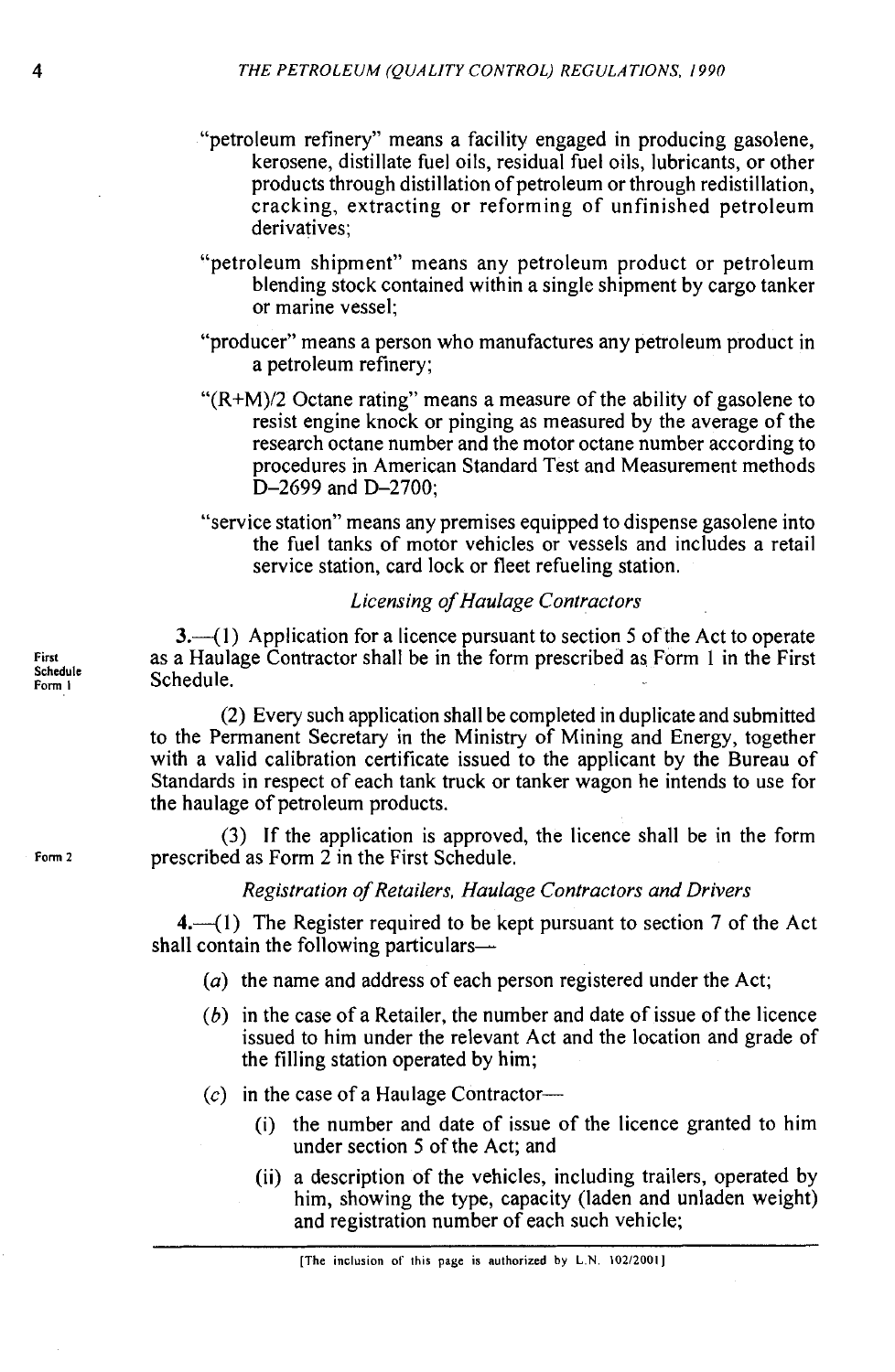- $(d)$  in the case of a Driver, the number and date of expiry of his driver's licence;
- *(e)* particulars of any character references furnished with an application for registration;
- $(f)$  particulars of any suspension or cancellation of registration pursuant to section, 10 of the Act.

(2) Application for registration under the Act shall be in the form prescribed as Form 3 in the First Schedule. **First Schedule First Schedule** 

**Farm 3** 

*(3)* Every such application shall-

- *(a)* be completed in duplicate and submitted to the Permanent Secretary in the Ministry of Mining and Energy;
- (b) be accompanied by a recommendation from one of the persons specified on the form;
- *(c)* where the applicant is a licensed Retailer, be accompanied by a copy of the licence issued to him pursuant to the relevant Act;
- *(d)* where the applicant is a Haulage Contractor, be accompanied by a copy of the licence issued to him under section 5 of the Act, and a copy of the calibration certificate issued to him by the Bureau of Standards in respect of each tank truck or tanker wagon he intends to use for the haulage of petroleum products.

(4) If the application is approved, the certificate of registration shall be in the form prescribed as Form 4 in the First Schedule. **Form 4 Form 4** 

**4A.** Where-

- *(a)* a tank truck or tanker wagon is involved in an accident; or
- *(6)* any change or modification is made to the carrying compartment of a tank truck or tanker wagon,

that tank truck or tanker wagon shall be re-calibrated by the Bureau of Standards before being put back into service.

*Refusal of Applications, Suspension or Cancellation of Registration* 

 $5-(1)$  Where-

*(a)* an application for a licence or registration is refused; or

*(b)* the registration of any person is cancelled or suspended, notice of such refusal, suspension or cancellation, as the case may be, may be given in the form set out as Form **5** in the First Schedule or in such other form as the **Form5**  Minister may consider appropriate in the circumstances of any particular case.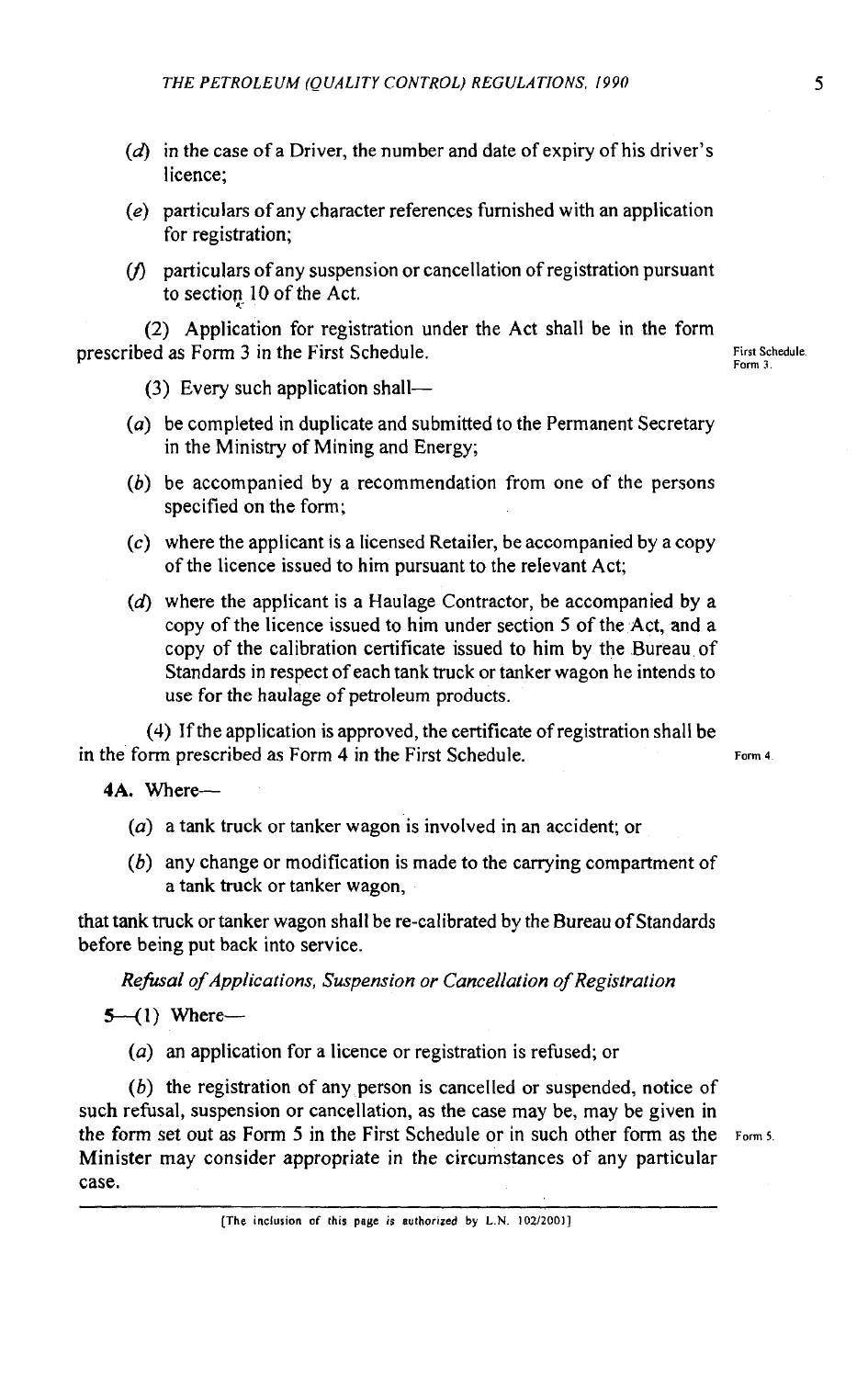(2) Any person aggrieved by any direction or order made by the Minister under section 10 of the Act may apply to the Minister in writing to suspend that direction or order pursuant to section 10 aforesaid and shall set out the circumstances which, in the opinion of that person, would merit such suspension by the Minister.

(3) An application pursuant to paragraph (2) shall be made by the person aggrieved not later than fifteen days after receipt by him of notice of the Minister's decision or within such longer period as the Minister may in any case allow.

## *Certijcate of Appointment of Inspector*

6. The certificate of appointment of any person designated an inspector **First** under section 16 of the Act shall be in the form set out as Form 6 in the First **Schedule F~~~** *6* Schedule.

## *Holding of Enquiry pursuant to section 10*

7.—(1) For the purposes of section 10 (1) (b) of the Act, where the Minister considers it expedient so to do, he may appoint a Committee consisting of one person or not more than three persons to determine whether a person registered under the Act (hereinafter referred to as the registered person) procured his registration on the ground of any misleading, false or fraudulent representation.

(2) At least one member of the Committee shall be a person possessing legal qualification and if the Committee consists of more than one person, the person so qualified shall be appointed chairman.

 $8-(1)$  Subject to the provisions of these Regulations the following procedure shall apply to the conduct of an enquiry-

- (a) the Committee shall cause the registered person--
	- (i) to be notified in writing ofthe allegation made against him and of the intention to conduct the enquiry; and
	- (ii) to be called upon to state in writing before a specified day (not being less than seven days after the date of notification) any relevant facts which he relies on to rebut that allegation;
- (b) if the registered person does not furnish such a statement within the specified time or if, in the opinion of the Committee, he fails to rebut the allegation, the Committee shall inform the registered person that on a day specified the Committee will enquire into the allegation and that he will be permitted to appear before the Committee to defend himself;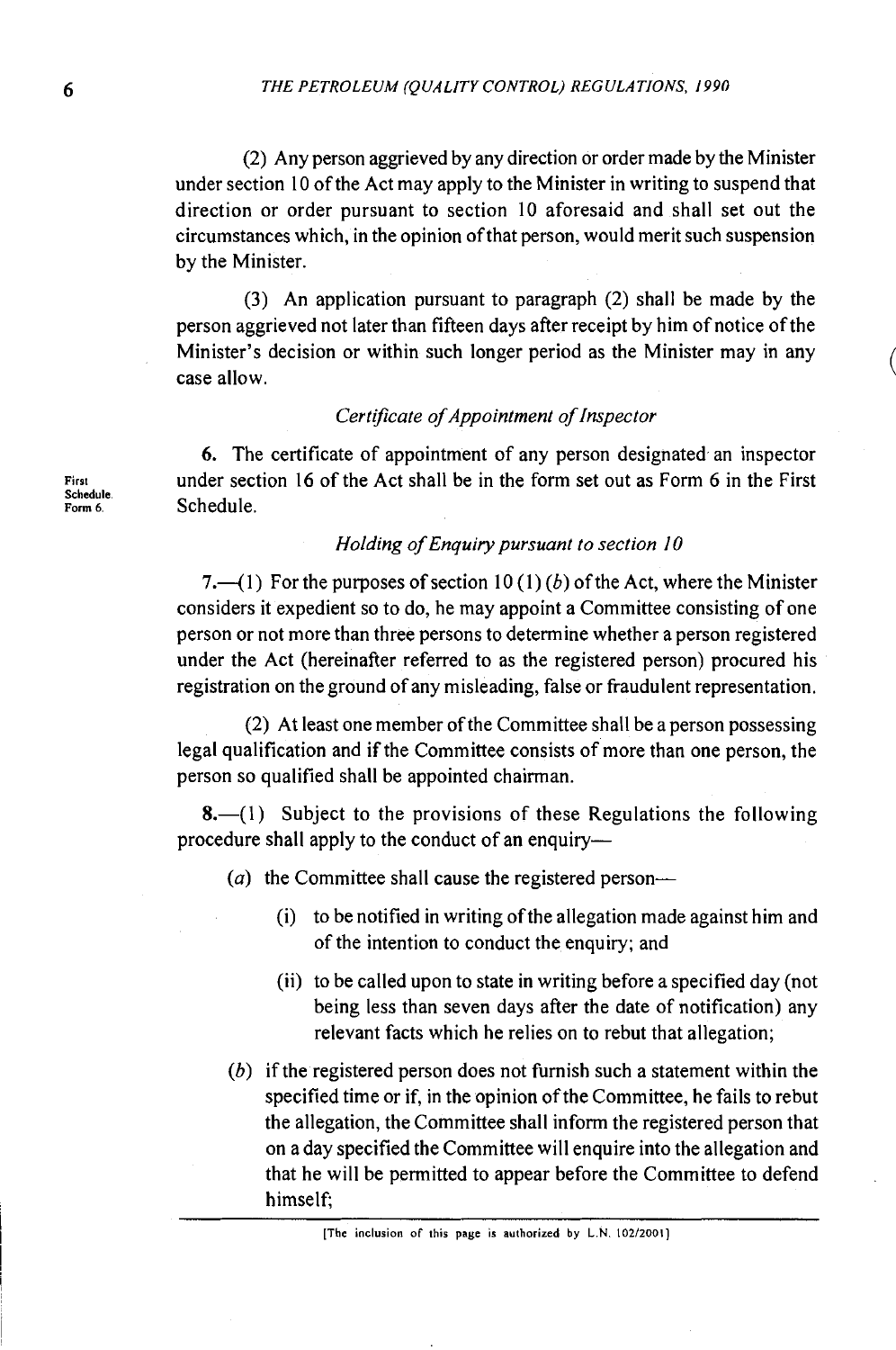- $(c)$  the registered person may be represented at any such enquiry by an attorney-at-law or any other person approved by the Committee;
- $(d)$  if witnesses are examined by the Committee the registered person shall be given an opportunity to be present and to question the witness on his own behalf either personally or through his attorney-at-law or other representative;
- $(e)$  if after hearing the evidence in support of the allegation the Committee is of the opinion that the evidence is insufficient it may report accordingly to the Minister without calling upon the registered person to state his defence;
- $(f)$  in any other case the Committee shall call upon the registered person to state his defence;
- $(g)$  if the Committee is of the opinion that the allegation has been substantiated it shall report accordingly to the Minister and shall recommend to the Minister whether the registration should be-
	- (i) canceled; or
	- (ii) suspended and if so, the period of such suspension.

(2) Where a registered person against whom an allegation is made admits in writing the facts giving rise to the allegation, it shall not be necessary to hold an enquiry under this regulation.

**9.**—(1) Where the Committee consists of more than one person, the chairman shall have a casting vote in any case in which the voting is equal.

(2) Except as otherwise provided in these Regulations the Committee may regulate its own proceedings.

## *Presumptions as to Contamination*

10.—(1) For the purposes of section 3 (3) (a) of the Act, the normal constituents of each of the categories of petroleum specified in the Second **Second Schedule** Schedule shall be as set out respectively in that Schedule.

(2) Where as a result of a test of any sample of a category of petroleum a deficiency in the normal constituents of that category is discovered, that deficiency shall raise a presumption that the petroleum from which the sample was taken is contaminated.

**(3)** The methods for testing the constituents of petroleum products shall be those set out in the Second Schedule.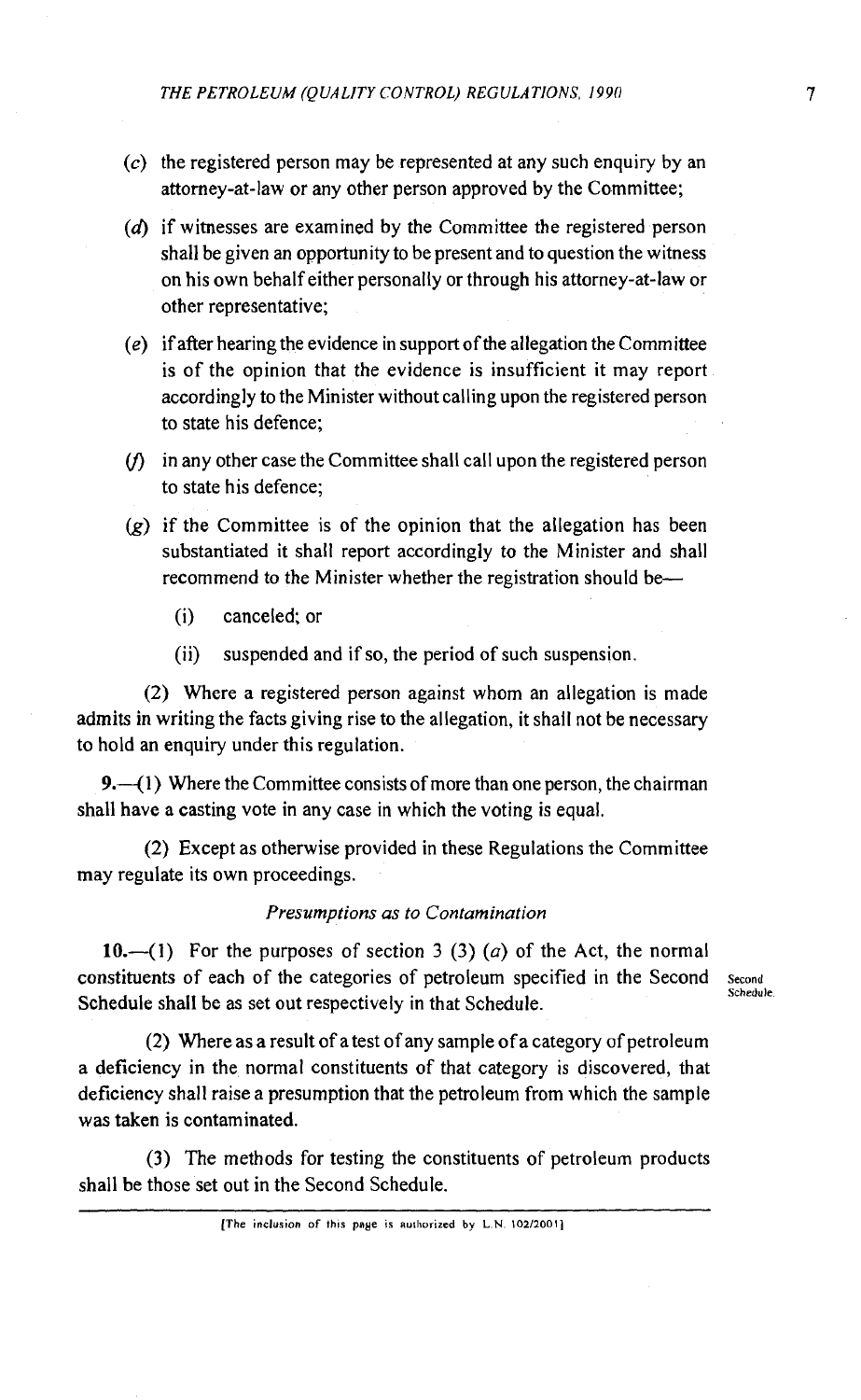11. For the purposes of section 3 (3) (b) of the Act, if the actual contents of a prescribed vehicle are found to be different in quality or quantity or in any other respect from the particulars of the petroleum delivered to that vehicle as shown on the despatch note issued in respect of that vehicle and duly stamped by the operator of the refinery or wharf, as the case may be, and initialled by an authorized officer of the refinery or wharf, that discrepancy shall raise a . presumption that the petroleum being transport in that vehicle is contaminated.

### Transitional

12. Where an application by any person is made pursuant to section 21 of the Act (omitted as transitional vide section  $11(1)(a)$  (viii) of the Law Revision Act) the application shall be accompanied by such documents as would substantiate the applicant's claim to be an "existing operator" as defined in that section.

### Licensing of Producers, etc.

13.—(1) A producer, importer, blender, or bulk distributor of any petroleum **Fourth Schedule.** product specified in the Fourth Schedule, who offers such product for sale or **Finh** distribution shall apply to the Minister of a licence in Form 1 of the **Fifth Schedule:** 

> (2) An application for a licence under this regulation shall be accompanied by an application fee of twenty-five thousand dollars.

**Form z (3)** A licence issued under this regulation shall be in Form 2 of the Fifth Schedule.

## Specifications for Leaded Gasolene

- 14. Except as provided by regulation 16-
	- *(a)* on and after October 15, 1999, no person shall produce or import into Jamaica any gasolene that contains lead in excess of 0.6 grams per litre;
	- (b) on and after January 14, 2000, no person shall sell, offer for sale, distribute, or transport any gasolene that contains lead in excess of 0.6 grams per litre;
	- (c) on and after April I, 2000, no person shall produce or import into Jamaica any gasolene that contains lead in excess of 0.4 grams per litre;
	- *(6)* on and after July 1,2000, no person shall sell, offer for sale, distribute, or transport any gasolene that contains lead in excess of 0.4 grams per litre;
	- (e) on and after April 1, 2003, no person shall produce or import into Jamaica any gasolene that contains lead in excess of 0.0 13 grams per litre;
	- $(f)$  on and after July 1, 2003, no person shall sell, offer for sale, distribute, or transport any gasolene that contains lead in excess of 0.0 13 grams per litre;

 $[The inclusion of this page is authorized by L.N. 102/2001]$ 

**Schedule**<br>Form 1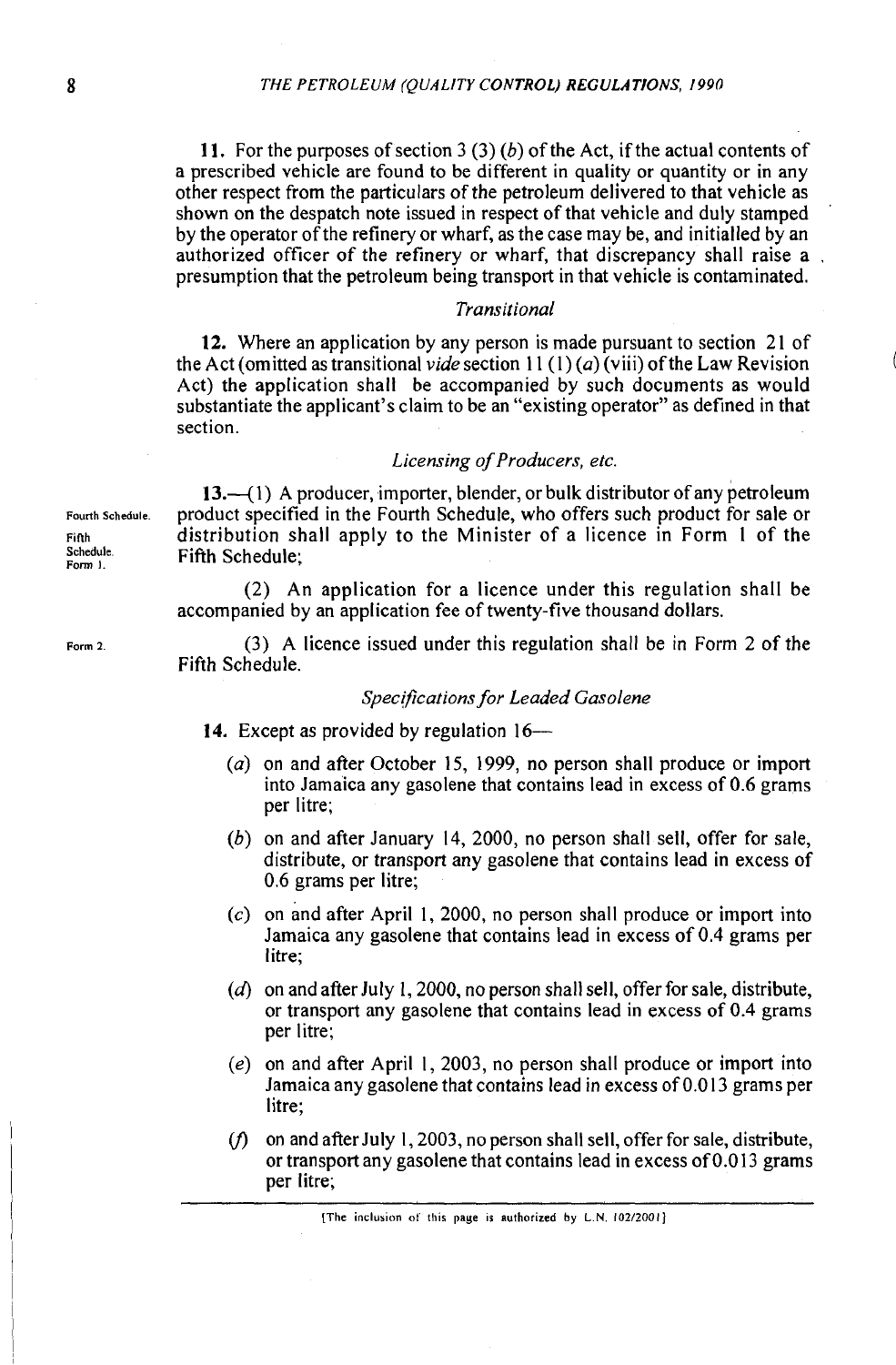*(g)* on and after October 15, 1999, the minimum octane number of gasolene sold, offered for sale, distributed or transported shall be eighty-seven expressed as the  $(R+M)/2$ , subject to the specifications set out in regulation 4 and the requirements of regulation *6.* 

## Display Fuel Type, etc.

15. On and after January 14, 2000, every retailer or operator of a service station shall display conspicuously on each pump or other device from which gasolene or any other fuel used for motor vehicles is dispensed-

- (a) the type of fuel;
- (b) if the fuel is gasolene, the octane rating expressed as the average of the Research Octane Number and the Motor Octane Number;
- $(c)$  the price per litre of the fuel.

## **Exemption from Fuel Specifications**

16.-31) In relation to the period between October 15, 1999, and March **3** I, 2008, regulations 10 and 14 shall not apply in respect of gasolene produced, imported, sold, offered for sale, distributed or transported for use in aviation engines or in competition vehicles that are powered by an engine that-

- (a) requires leaded gasolene with a Research Octane Number of one hundred and nine or greater; and
- $(b)$  has a compression ratio of-
	- (i) *6:* 1 or greater, in the case of a supercharged or turbo charged engine; or
	- $(ii)$  12:1 or greater in the case of an engine other than an engine referred to in sub-paragaph (i).

(2) Any person who produces, imports, sells, or offers for sale any gasolene for use in aviation engines or competition vehicles shall keep a record containing-

- (a) the brand name of the gasolene;
- (b) the octane rating of the gasolene and the test method by which the rating was determined;
- (c) the average lead concentration in milligrams of lead per litre of gasolene;
- $(e)$  the name and address of-
	- (i) the distributor or retailer of the gasolene, if the gasolene was used, if the gasolene was sold for distribution or retail; or
	- (ii) the location of a particular track or event where the gasolene was used, if the gasolene was sold at that location; and

**<sup>[</sup>The inclusion of this page is authorized by LN. 10212001]**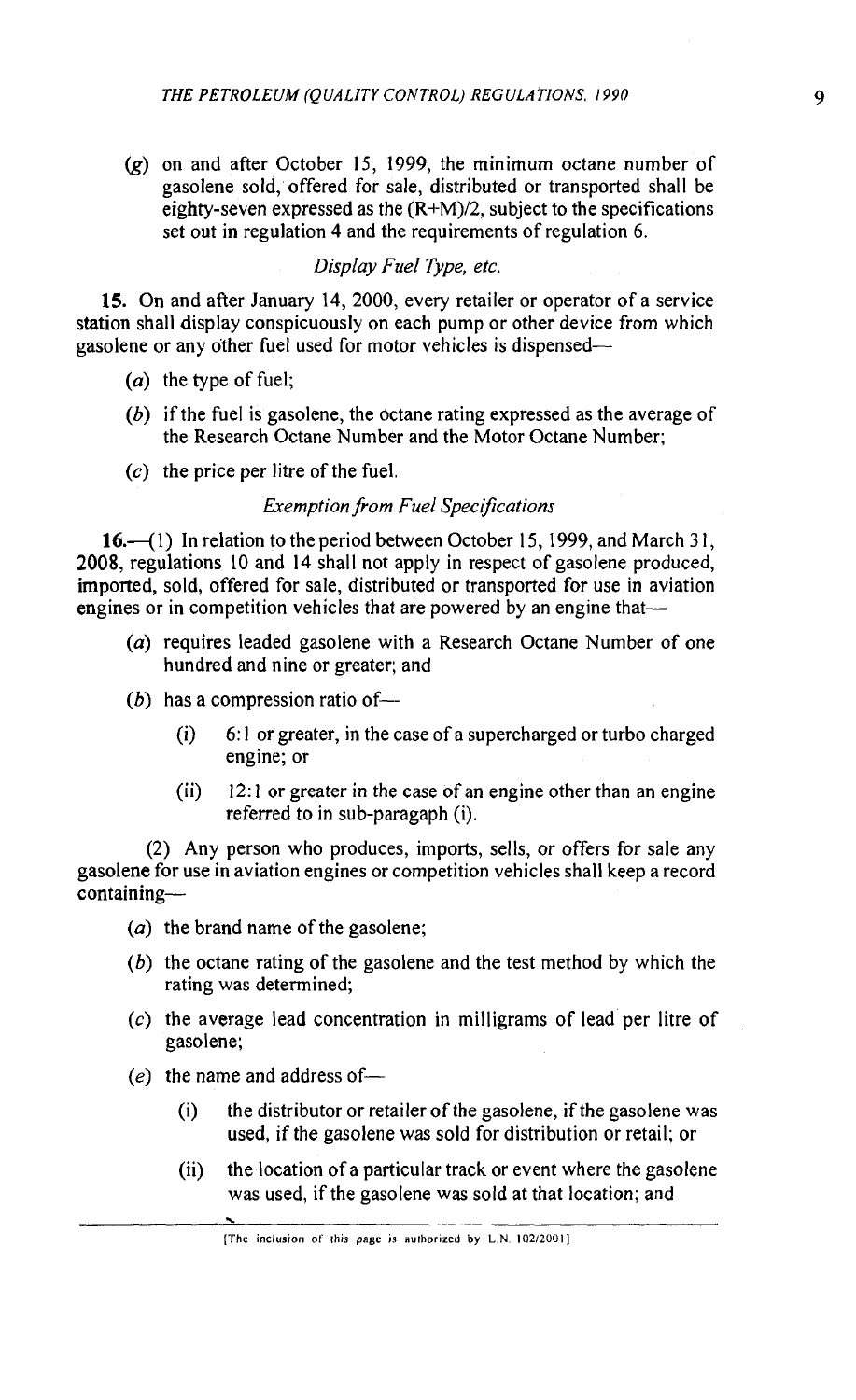$(f)$  the total quantity of leaded gasolene sold to each of the entities set out in sub-paragraph  $(d)$  and the total quantity of any other leaded gasolene produced, imported, sold, offered for sale, distributed or transported.

(3) The records referred to in paragraph (2) shall, in respect of each calendar year, be submitted to the Minister on or before March 31, of the subsequent calendar year.

(4) The records referred to in paragraph (2) shall be retained for a period of three years beginning on the date the record is made.

(5) The Minister may extend any exemption created by this regulation for an additional period, not exceeding five years at a time.

## *Records*

17.--(I) A producer of any of the petroleum products appearing in the Fourth Schedule shall in respect of each year keep a record of the amount of every petroleum product produced.

(2) An importer of petroleum or of any of the petroleum products **Firs1** specified in the First Schedule shall keep a record of the source and disposition **Schedule** of each shipment of petroleum products.

> **(3)** A bulk distributor of petroleum blending stock or of any of the petroleum products specified in the Fourth Schedule shall keep a record of the source of, and every transaction relating to, such blending stock or petroleum product.

> (4) A blender of petroleum blending stock or of any of the petroleum products specified in the Fourth Schedule shall keep a record of the volume of each component blended.

> (5) Every record referred to in paragraph (I), (2), **(3)** or (4) shall be retained for a period of three years from the date on which the record is made.

> (6) A person who is required by this regulation to maintain a record shall-

- (a) provide a copy of any inspection, including the results of any analyses, carried out under the Act;
- *(h)* provide a comparison with the specifications, set out in regulation 10, for each quantity of product sold or transferred to a bulk distributor, producer, bulk user or retailer or to any other person to whom the petroleum product is sold or transferred; and
- $(c)$  if requested by the Minister to do so-
	- (i) produce the record for inspection within the time specified in the request;
	- (ii) copy or report in writing to the Minister, the contents of such record as is specified in the request within thirty days of the date of receipt of the written request.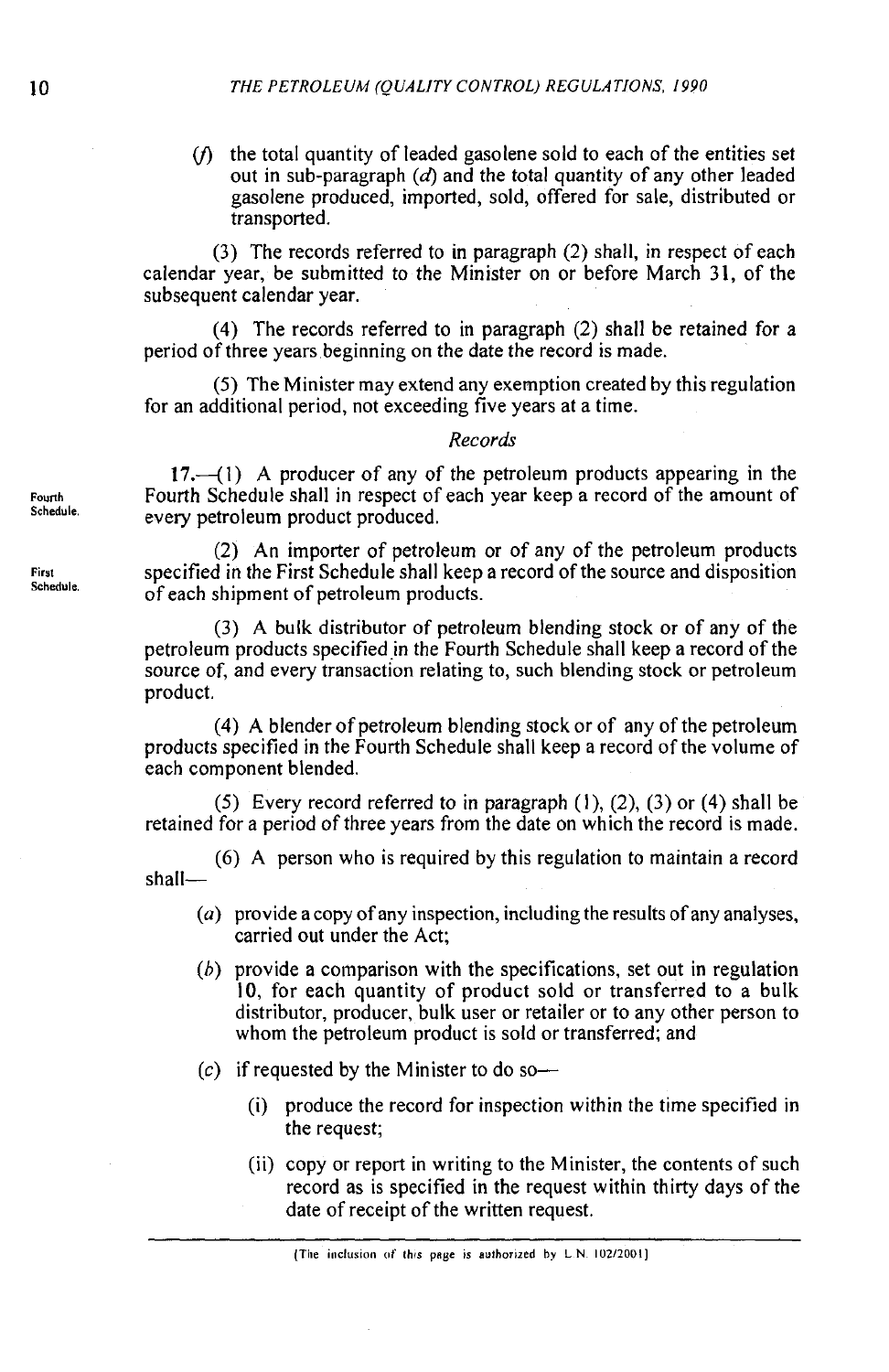## Report to Minister

18.—(1) Every person who produces, imports or exports any petroleum product specified in the Fourth Schedule shall submit to the Minister for each **Founh**  quarter during which the petroleum product is produced, imported or exported, within fifteen days after the last day of each quarter, the information set out in **Sixth**<br>Schedule the Sixth Schedule. **Schedule** 

(2) Every person who is a producer, importer, bulk distributor or blender of any petroleum product specified in the Fourth Schedule and who sells, distributes or transfers such product to a retailer or to a bulk user shall submit to the Minister, in respect of each quarter during which the petroleum product is sold, and within fifteen days after the last day of each quarter, the information set out in the Sixth Schedule.

Sampling and Analysis of Petroleum Products

## 19. Every-

- (a) producer, importer, blender or bulk distributor of any petroleum product specified in the Fourth Schedule; or
- (b) retailer or bulk user of gasolene or any petroleum product specified in the Fourth Schedule,

shall provide the Minister or any person authorized by the Minister in writing, with a sample of such gasolene or petroleum product for the purpose of determining the composition or quality of the product compared to the specifications contained in the Second Schedule. Second second

## Nature and Disclosure of Gasolene and Diesel Additives

 $20.-(1)$  Any person who is a producer, importer, blender, bulk user or bulk distributor of gasolene or diesel fuel shall-

- (a) use only those additives that are currently approved by the United States Environmental Protection Agency or in the European Union for use in such fuels;
- $(b)$  upon the request of the Minister, or a person authorized by the Minister in writing, provide the Minister or that person with information on-
	- (i) the name of any additive used; and
	- (ii) the purpose of such additives.

(2) The Minister, acting on the advice of the Petroleum Corporation of Jamaica, may, upon the application of any person to whom paragraph (I) applies, approve the use of any additive not specified in paragraph  $(1)$   $(a)$  if the applicant demonstrates that the additive-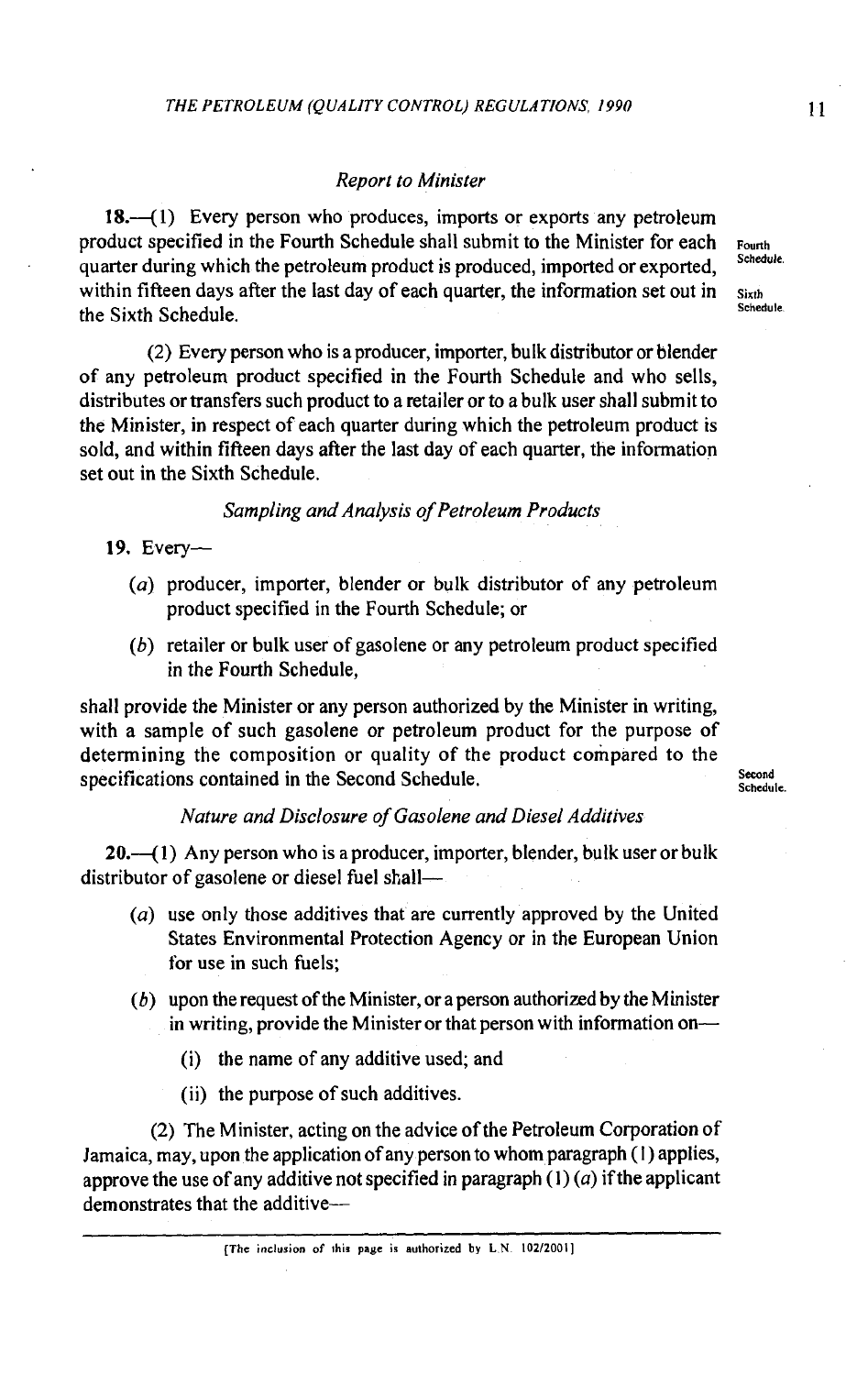- $(a)$  is beneficial for operation of the motor vehicle;
- $(b)$  has emission products that are not harmful to the environment or to human health when used in a motor vehicle;
- (c) can be safely used by persons blending the additive; and
- **(d)** can be safely used in the product containing the additive.

## **Offences**

 $21 -$ (1) Any person who offers for sale or distributes any petroleum product Second that does not meet the specifications contained in the Second Schedule or who<br>Schedule. contravenes regulation 14 commits an offence and is liable on summary conviction before a Resident Magistrate to-

(a) a fine not exceeding one hundred and fifty thousand dollars; or

- (b) have any licence issued to him under these Regulations revoked; or
- **(c)** to both such fine and revocation.

(2) Any person who contravenes regulation 16 (2), (3) or (4), 17, 18 or 19 commits an offence and is liable on summary conviction before a Resident Magistrate to a fine not exceeding one hundred and fifty thousand dollars or to have any licence issued to him under these Regulations revoked or to both such fine and revocation.

(3) Any person who is a retailer or bulk user of any petroleum product used as a fuel and who contravenes regulation **I5** or 20 commits an offence and is liable on summary conviction before a Resident Magistrate to a fine not exceeding one hundred and fifty thousand dollars or to have any licence issued to him under these Regulations revoked.

 $(4)$ . Any person who contravenes regulation 13 commits an offence and is liable on summary conviction before a Resident Magistrate to a fine not exceeding one hundred and fifty thousand dollars.

## Role of Minister

22. The Minister, acting on the written advice of the Jamaica Buteau of Standards, may-

- (a) add to the list of petroleum products and fuels set out in the Fourth Schedule;
- (b) revise the specifications and test methods set out in the Second Schedule;
- (c) prescribe gasolene or diesel fuel additives, in addition to those specified in regulation 20 (I), which shall be allowed for use in Jamaica.

**Fourth Schedule.** 

Second **Schedule**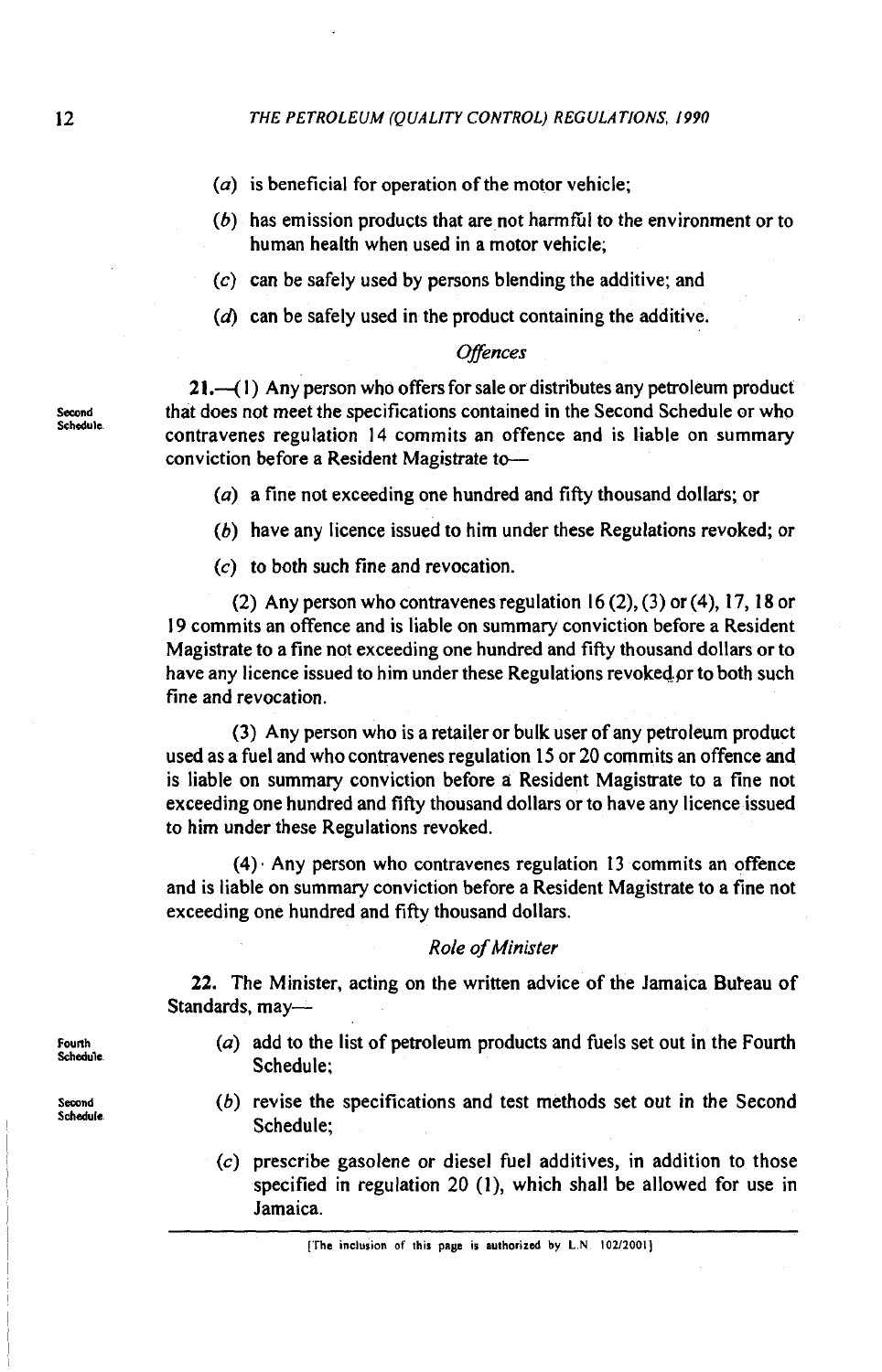|    |                                                                                     |                          | <b>FIRST SCHEDULE</b>                                                              | (Regulations 3, 4 and 6)                                                                     |  |  |  |  |
|----|-------------------------------------------------------------------------------------|--------------------------|------------------------------------------------------------------------------------|----------------------------------------------------------------------------------------------|--|--|--|--|
|    |                                                                                     |                          | Form 1                                                                             | (Regulation 2(1))                                                                            |  |  |  |  |
|    |                                                                                     |                          | THE PETROLEUM (QUALITY CONTROL) ACT                                                |                                                                                              |  |  |  |  |
|    |                                                                                     |                          | THE PETROLEUM (QUALITY CONTROL) REGULATIONS, 1990                                  |                                                                                              |  |  |  |  |
|    |                                                                                     |                          | Application for Haulage Contractor's Licence                                       |                                                                                              |  |  |  |  |
|    |                                                                                     |                          |                                                                                    |                                                                                              |  |  |  |  |
|    |                                                                                     |                          |                                                                                    |                                                                                              |  |  |  |  |
|    |                                                                                     |                          |                                                                                    |                                                                                              |  |  |  |  |
| 2. |                                                                                     |                          | (Home)                                                                             |                                                                                              |  |  |  |  |
|    |                                                                                     |                          |                                                                                    |                                                                                              |  |  |  |  |
|    |                                                                                     |                          | (Business)                                                                         |                                                                                              |  |  |  |  |
| 3. |                                                                                     | (Private)                |                                                                                    | (Business)                                                                                   |  |  |  |  |
| 4. |                                                                                     |                          |                                                                                    | Number of tank wagons or other vehicles, including trailers, to be used for hauling:         |  |  |  |  |
|    | (i)                                                                                 |                          |                                                                                    |                                                                                              |  |  |  |  |
|    | (ii)                                                                                |                          |                                                                                    |                                                                                              |  |  |  |  |
| 5. |                                                                                     | Description of vehicles: |                                                                                    |                                                                                              |  |  |  |  |
|    | (i)                                                                                 |                          |                                                                                    |                                                                                              |  |  |  |  |
|    | (i)                                                                                 |                          |                                                                                    |                                                                                              |  |  |  |  |
|    |                                                                                     |                          |                                                                                    |                                                                                              |  |  |  |  |
|    |                                                                                     |                          |                                                                                    |                                                                                              |  |  |  |  |
|    | (v)                                                                                 |                          |                                                                                    |                                                                                              |  |  |  |  |
|    |                                                                                     |                          | (If space is inadequate, use additional sheet).                                    |                                                                                              |  |  |  |  |
|    |                                                                                     |                          |                                                                                    |                                                                                              |  |  |  |  |
|    | 7. If under contract to one or more marketing companies, their names and            |                          |                                                                                    |                                                                                              |  |  |  |  |
|    |                                                                                     |                          |                                                                                    |                                                                                              |  |  |  |  |
|    |                                                                                     |                          |                                                                                    |                                                                                              |  |  |  |  |
|    |                                                                                     |                          |                                                                                    |                                                                                              |  |  |  |  |
|    | 8. Particulars of any expenses in the business of transporting petroleum in bulk in |                          |                                                                                    |                                                                                              |  |  |  |  |
|    |                                                                                     |                          |                                                                                    |                                                                                              |  |  |  |  |
|    |                                                                                     |                          |                                                                                    |                                                                                              |  |  |  |  |
|    |                                                                                     |                          |                                                                                    |                                                                                              |  |  |  |  |
|    |                                                                                     |                          |                                                                                    |                                                                                              |  |  |  |  |
|    |                                                                                     |                          |                                                                                    | I hereby apply for a licence to operate as a Haulage Contractor under the Petroleum (Quality |  |  |  |  |
|    |                                                                                     |                          | Control) Act and certify that the particulars set out herein are true and correct. |                                                                                              |  |  |  |  |
|    |                                                                                     |                          |                                                                                    |                                                                                              |  |  |  |  |

Signature of Applicant

FOR OFFICIAL USE

[The inclusion of this page is authorized by L.N. 102/2001]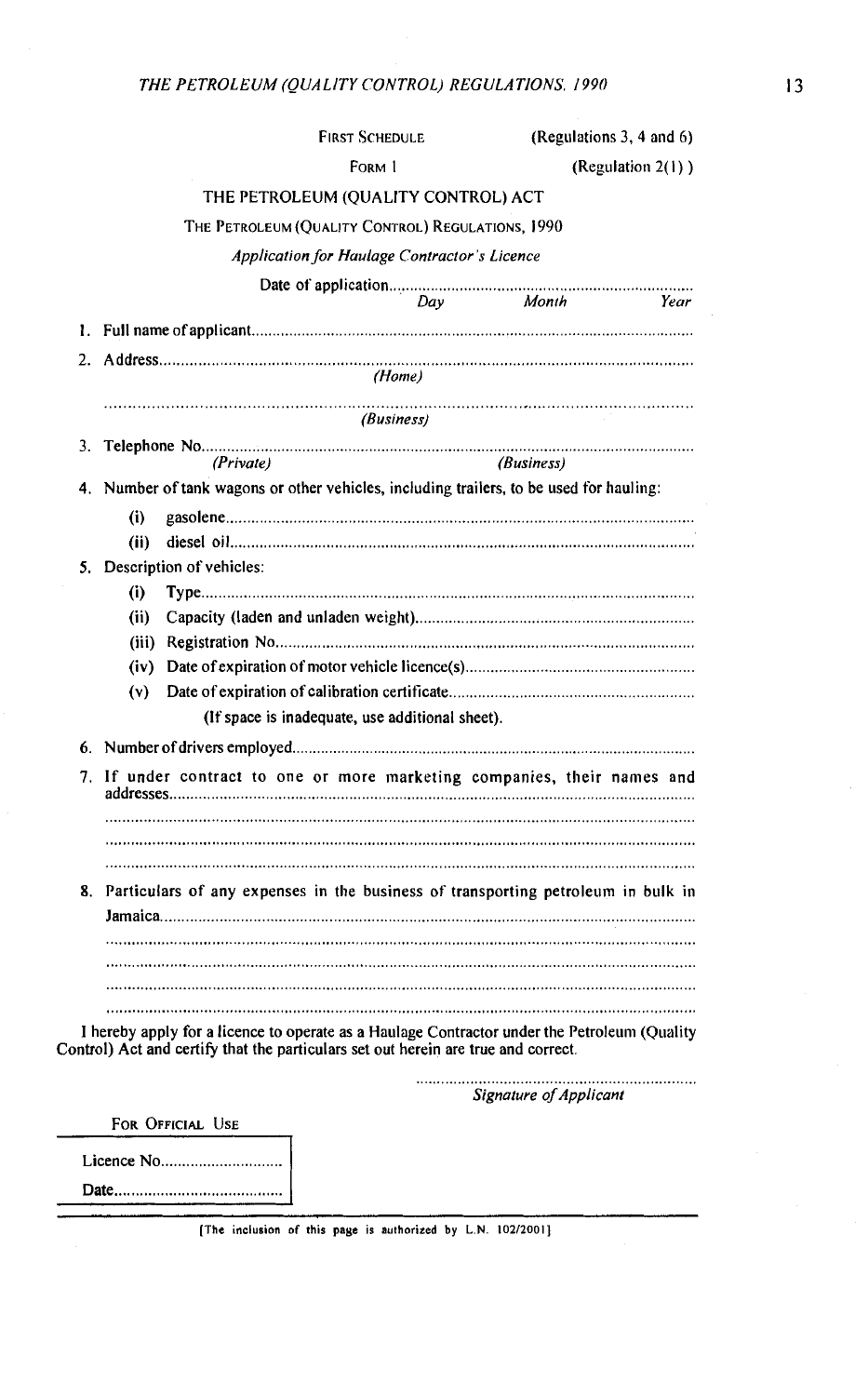### *THE PETROLEUM (QUALITY CONTROL) REGULATIONS. 1990*

|  | FIRST SCHEDULE, contd. |  |
|--|------------------------|--|
|--|------------------------|--|

#### FORM 2 (Regulation 2(3) **)**

#### THE PETROLEUM (QUALITY CONTROL) ACT

#### THE PETROLEUM (QUALITY CONTROL) REGULATIONS, 1990

*Licence to Huulage Conirocior pursuant to section* **5** *of the Act* 

| Date) |  |
|-------|--|

hereby licensed to operate as a Haulage Contractor to transport petroleum in bulk within the Island on the following conditions-

This Licence is, unless sooner suspended or revoked, valid until ................ ........................ ............................................................................................................................................ ..................................................................................................................................................

#### **(3** *years from date of issue)*

Minister of Public Utilities and Transport

FORM 3 (Regulation 5)

## THE PETROLEUM (QUALITY CONTROL) ACT

#### THE PETROLEUM (QUALITY CONTROL) REGULATIONS, 1990

|    |                                                                                               |                                                              | Application for Registration as Retailer, Haulage Contractor or Driver |  |  |  |
|----|-----------------------------------------------------------------------------------------------|--------------------------------------------------------------|------------------------------------------------------------------------|--|--|--|
| L. |                                                                                               |                                                              |                                                                        |  |  |  |
| 2. |                                                                                               |                                                              |                                                                        |  |  |  |
|    | (Home)                                                                                        |                                                              |                                                                        |  |  |  |
|    |                                                                                               |                                                              | (Business)                                                             |  |  |  |
|    |                                                                                               |                                                              |                                                                        |  |  |  |
|    | (Private)                                                                                     |                                                              | (Business)                                                             |  |  |  |
| 4. | This application should be accompanied by a recommendation from a person specified<br>helow.* |                                                              |                                                                        |  |  |  |
|    |                                                                                               | (Delete the sectors below not relevant to your application). |                                                                        |  |  |  |
|    | Sector R                                                                                      |                                                              | Application for Registration as retailer                               |  |  |  |
|    |                                                                                               |                                                              |                                                                        |  |  |  |
|    |                                                                                               |                                                              |                                                                        |  |  |  |
|    |                                                                                               |                                                              |                                                                        |  |  |  |

[The inclusion of this **page is authorized by** L N 102/2001]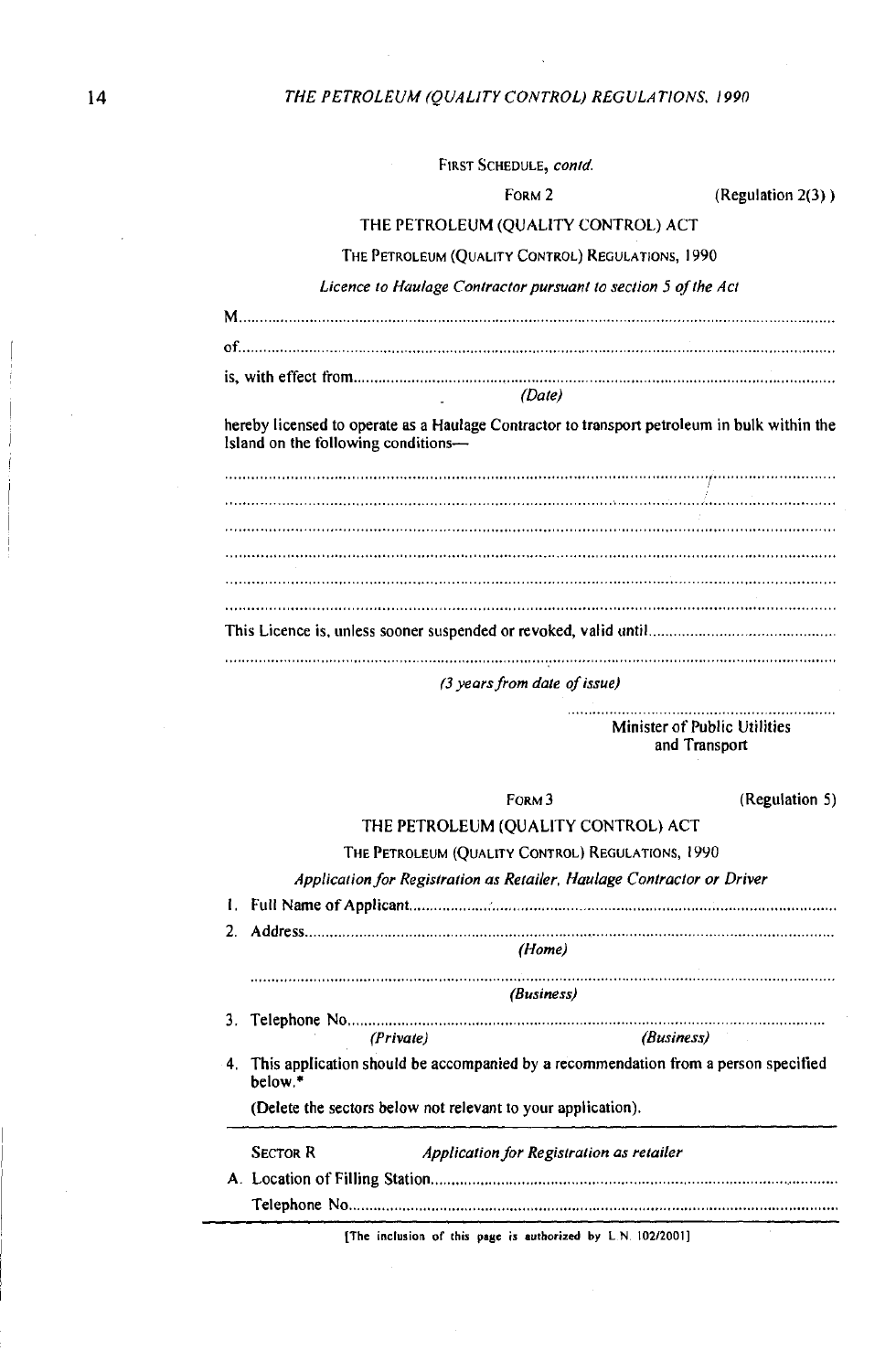# FORM 3, contd.

|            | E. Number and capacity of tanks:                                         |            |
|------------|--------------------------------------------------------------------------|------------|
| (i)        |                                                                          |            |
|            | (No.)                                                                    | (Capacity) |
| (i)        |                                                                          |            |
|            | (No.)                                                                    | (Capacity) |
|            |                                                                          |            |
|            |                                                                          |            |
|            |                                                                          |            |
| Sector H/C | Application for Registration as Haulage Contractor                       |            |
|            |                                                                          |            |
|            | B. Number of vehicles, including trailers, used for hauling:             |            |
| (i)        |                                                                          |            |
| (i)        |                                                                          |            |
|            | C. Description of vehicles:                                              |            |
|            |                                                                          |            |
| (i)        |                                                                          |            |
| (i)        |                                                                          |            |
|            |                                                                          |            |
|            |                                                                          |            |
| (v)        |                                                                          |            |
|            |                                                                          |            |
|            | (If space is inadequate, use additional sheet).                          |            |
|            |                                                                          |            |
|            | E. If under contract to one or more marketing companies, their names and |            |
|            |                                                                          |            |
|            |                                                                          |            |

**[The inclusion of this page is authorized by L.N. 102/2001]** 

 $\mathbf{r} = \mathbf{r}$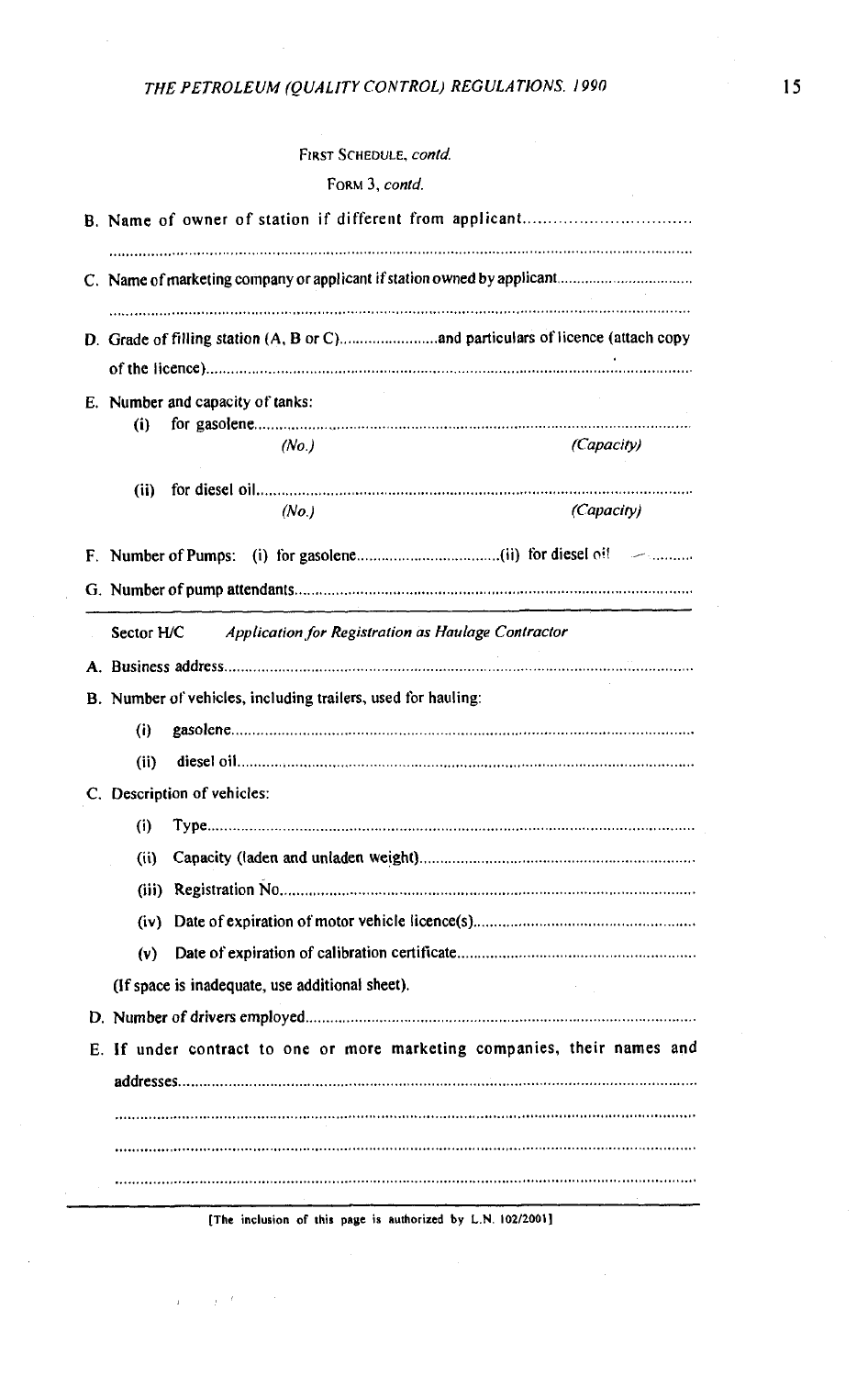#### FORM 3, contd.

| maximum weight (laden and unladen) of vehicles authorized thereby             |  |  |  |  |  |  |
|-------------------------------------------------------------------------------|--|--|--|--|--|--|
|                                                                               |  |  |  |  |  |  |
|                                                                               |  |  |  |  |  |  |
| C. Particulars of any employment as a tanker driver in the petroleum industry |  |  |  |  |  |  |
|                                                                               |  |  |  |  |  |  |
|                                                                               |  |  |  |  |  |  |
|                                                                               |  |  |  |  |  |  |
|                                                                               |  |  |  |  |  |  |
|                                                                               |  |  |  |  |  |  |
|                                                                               |  |  |  |  |  |  |
|                                                                               |  |  |  |  |  |  |
|                                                                               |  |  |  |  |  |  |
|                                                                               |  |  |  |  |  |  |
| Тo                                                                            |  |  |  |  |  |  |
|                                                                               |  |  |  |  |  |  |
|                                                                               |  |  |  |  |  |  |
|                                                                               |  |  |  |  |  |  |
|                                                                               |  |  |  |  |  |  |
|                                                                               |  |  |  |  |  |  |
|                                                                               |  |  |  |  |  |  |
|                                                                               |  |  |  |  |  |  |
|                                                                               |  |  |  |  |  |  |
| Name of Applicant                                                             |  |  |  |  |  |  |
|                                                                               |  |  |  |  |  |  |
|                                                                               |  |  |  |  |  |  |
|                                                                               |  |  |  |  |  |  |
|                                                                               |  |  |  |  |  |  |
|                                                                               |  |  |  |  |  |  |
|                                                                               |  |  |  |  |  |  |
|                                                                               |  |  |  |  |  |  |

**The inclusion of this page is authorized by L.N. 102/2001]** 

 $\ddot{\phantom{a}}$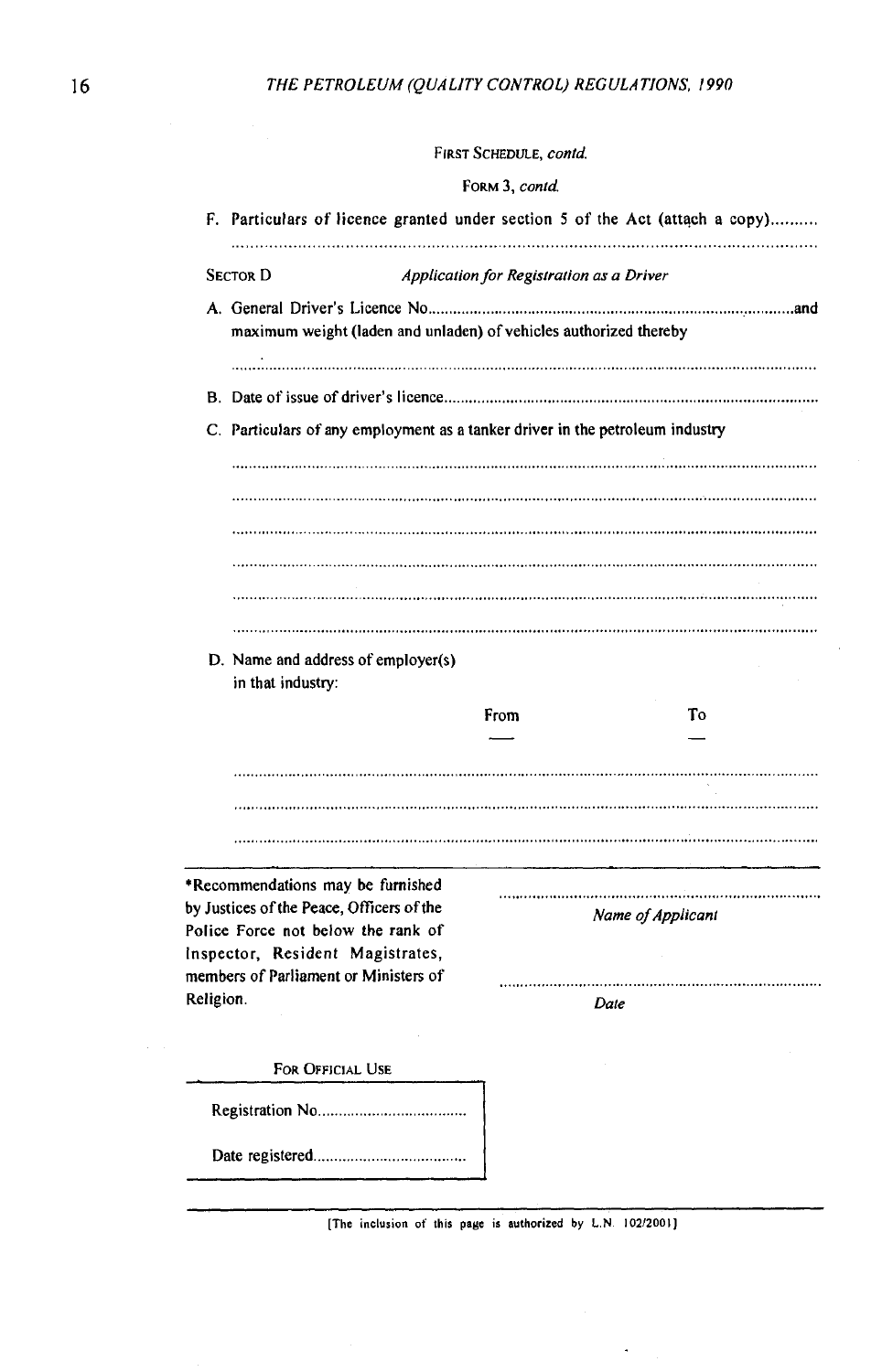FORM 4 (Regulation 3 (4) )

### THE PETROLEUM (QUALITY CONTROL) ACT

THE PETROLEUM (QUALITY CONTROL) REGULATIONS, 1990

*Certificate of Registration* 

This Certifies that

**is** registered in accordance with section 9 of the Petroleum (Quality Control) Act as a ...................................... **hd** that hisher name has been entered at serial number ............................... of the Register of Licensed Retailers, Licensed Haulage Contractors and Drivers.

............................................ ................................................................

*Date Minister of Mining and Energy* 

Date.. ........................................................................

FORM 5

(Regulation 4)

## THE PETROLEUM (QUALITY CONTROL) ACT

### THE PETROLEUM (QUALITY CONTROL) REGULATIONS, 1990

Notice of-

*(a)* refusal of application for licence or registration; or

(b) suspension or cancellation of registration.

To: M. .......................................................................................................................................... of.. ......................... .. ......................................................................................................... Reference: Your- \*application for a \*licence/registration dated \* Haulage Contractor's Licence No. ................................................................. \* registration as a ................................................................................................. *RetailedHaulage Contractor/Driver* 

**[The inclusion of this pa8e is authorized by** L **N. 102/2001]**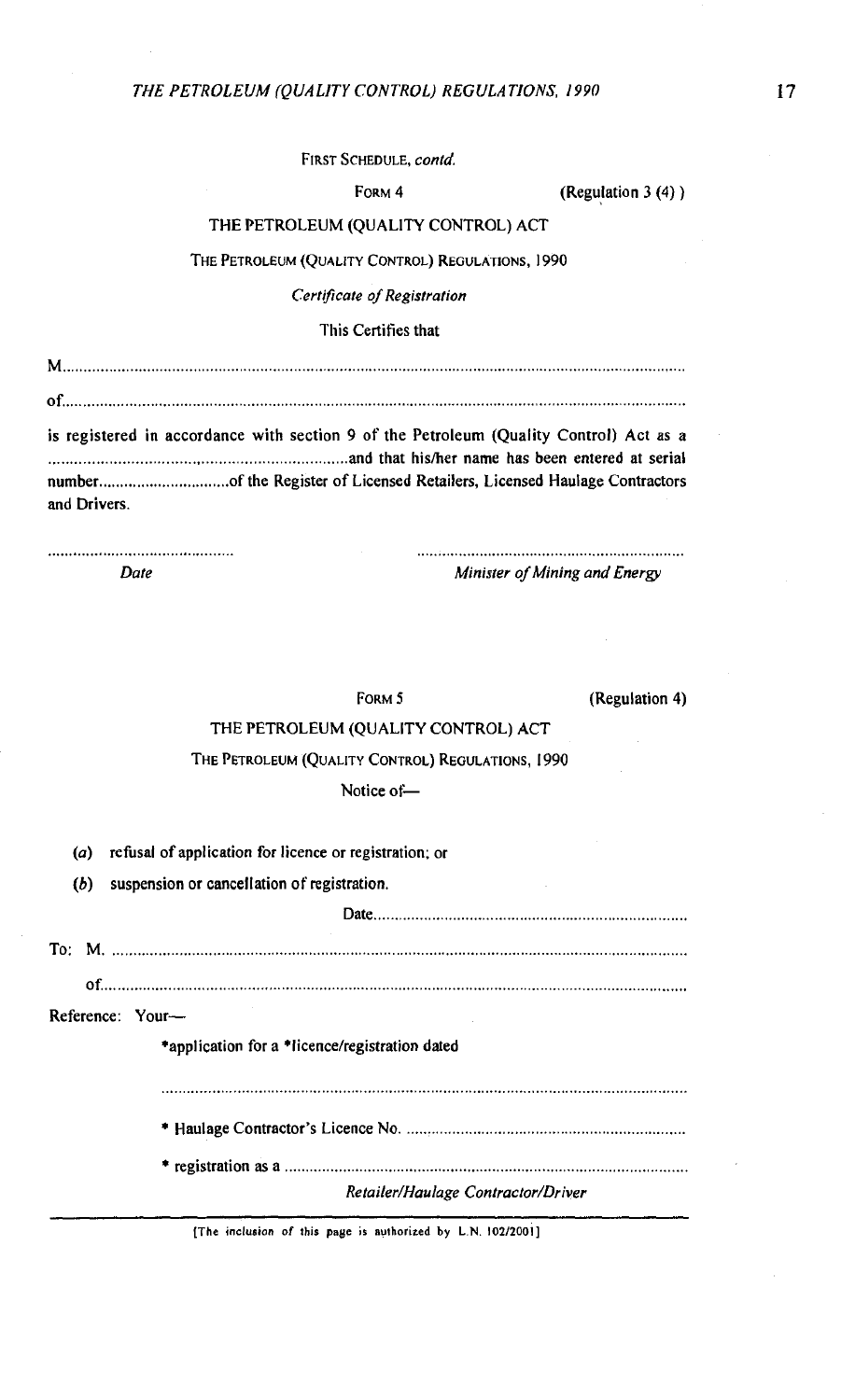#### FORM 5, contd.

| <b>SECTOR A</b><br>Application<br><b>SECTOR B</b><br>Suspension<br>or<br>Cancellation | The application referred to above for a *licence/registration                                                 |  |  |  |  |  |
|---------------------------------------------------------------------------------------|---------------------------------------------------------------------------------------------------------------|--|--|--|--|--|
|                                                                                       |                                                                                                               |  |  |  |  |  |
|                                                                                       | The *license/registration referred to above has been *suspended/cancelled with<br>(in the case of suspension) |  |  |  |  |  |

Pursuant to section 13 of the Act, you have the right to appeal against this decision. The appeal may be made within 15 days of receipt of this notice and shall be addressed to the Secretary of the Tribunal under the Petroleum (Quality Control) Act, c/o The Ministry of Mining and Energy, PCJ Resource Centre, 36 Trafalgar Road, Kingston 10.

\*Delete whichever is inapplicable.

.............................................................. *Minister of Mining and Energy* 

| FORM 6                                            | (Regulation 5) |  |
|---------------------------------------------------|----------------|--|
| THE PETROLEUM (OUALITY CONTROL) ACT               |                |  |
| THE PETROLEUM (QUALITY CONTROL) REGULATIONS, 1990 |                |  |
| Certificate of Designation of *Inspector/Analyst  |                |  |

In accordance with the powers conferred on me by the Petroleum (Quality Control) Act (section 16), **1** hereby designate

whose photograph and signature are affixed to this certificate, as an \*Inspector/analyst tor the purposes of the abovementioned Act.

| <b>PHOTOGRAPH</b>                |                               |
|----------------------------------|-------------------------------|
|                                  | Minister of Mining and Energy |
|                                  |                               |
|                                  |                               |
|                                  |                               |
|                                  |                               |
|                                  |                               |
|                                  |                               |
| Signature of * Inspector/Analyst | Date                          |

[The inclusion of this page **IS** authorized **by** L.N **10212001]** 

г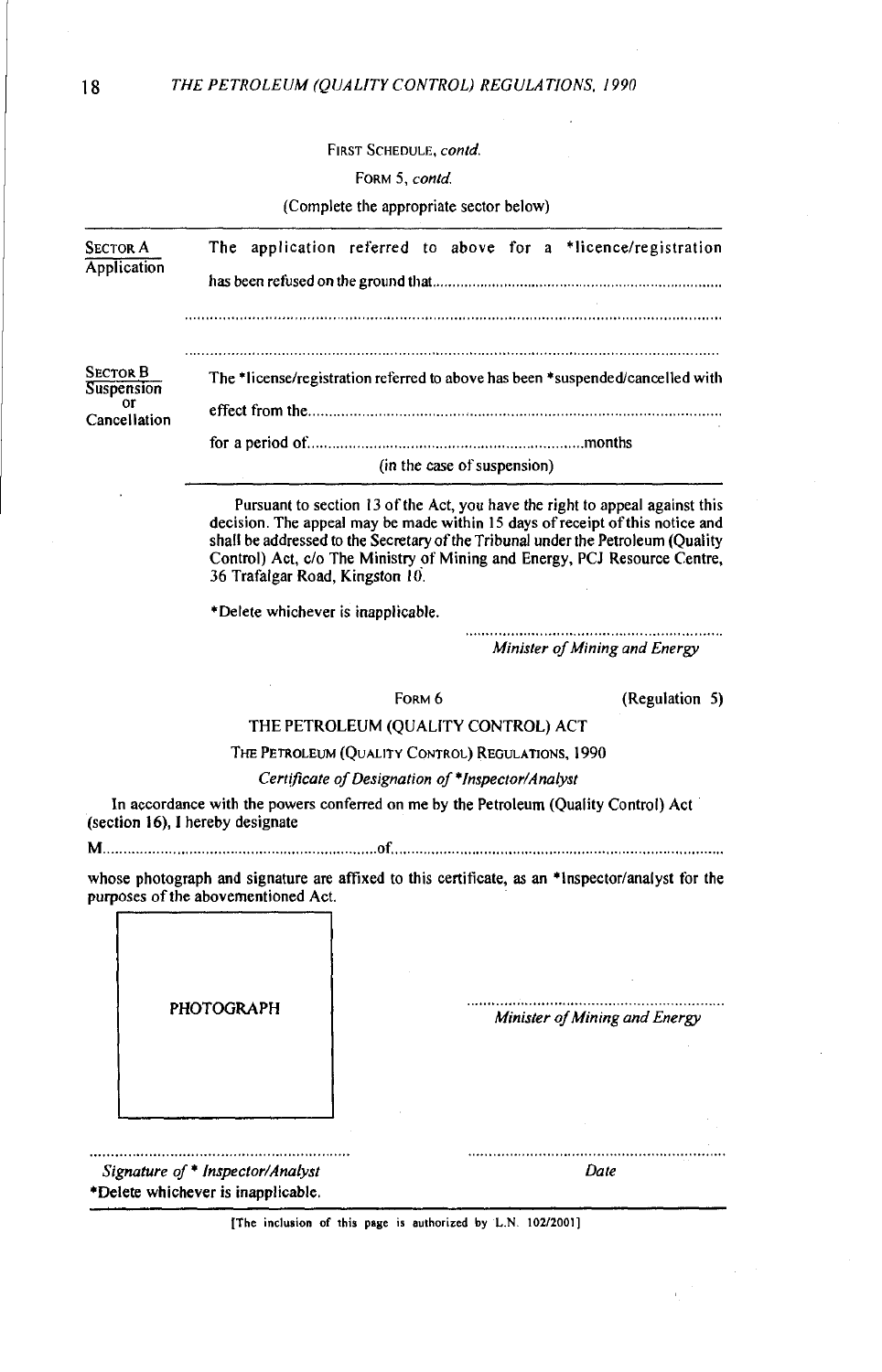SECOND SCHEDULE *Fuel Spec~jications*  (Regulations 2, 10 and 21)

Product Type: Gasolene

| Property                                                  | Minimum<br>Maximum       |                                         | Method of test                   |  |
|-----------------------------------------------------------|--------------------------|-----------------------------------------|----------------------------------|--|
| Density                                                   | To be reported           |                                         | ASTM D4052                       |  |
| Distillation                                              |                          |                                         | ASTM D86 as per D4814<br>Class A |  |
| T10. °C                                                   |                          | 70                                      |                                  |  |
| T50. °C                                                   | 77                       | 121                                     |                                  |  |
| T90. °C                                                   |                          | 190                                     |                                  |  |
| Final Boiling Point °C<br>Recovered Distillation Vol. (%) | 98.0                     | 225                                     |                                  |  |
| <b>Sulphur Content</b><br>%m/m                            |                          | 0.15                                    | <b>ASTM D1266, D5453</b>         |  |
| Lead $(g/L)$ $(1,2)$                                      |                          | 0.013                                   | ASTM D2599, D3237                |  |
| <b>Copper Corrosion</b>                                   |                          | 1                                       | ASTM D130                        |  |
| <b>Existent Gum</b>                                       |                          |                                         |                                  |  |
| (Solvent Washed)<br>mg/100 ml                             | $\ddot{\phantom{1}}$     | 5                                       | ASTM D381                        |  |
| <b>Oxidation Stability</b><br>min                         | 240                      |                                         | ASTM D525                        |  |
| Reid Vapour Pressure kPa (37.8°C)                         | L,                       | 68.9                                    | <b>ASTM D323, D5191</b>          |  |
| Total Aromatics (3)<br>$%$ vol.                           | $\overline{\phantom{0}}$ | 45.0                                    | CAN/CGSB-3.0, 14.3-M94           |  |
| <b>Benzene Content</b><br>% vol.                          |                          | 5.0                                     | ASTM D3606                       |  |
| Olefins Content (3)<br>% vol.                             |                          | Value to<br>be reported                 | <b>ASTM D1319</b>                |  |
| Oxygen $(\%w/w)$ (4)                                      |                          | 2.7                                     | <b>ASTM D5895</b>                |  |
| or Ethanol (%w/w)                                         |                          | 10.0                                    | ASTM D4806                       |  |
| MMT (mg Mn/L)                                             |                          | 18                                      | <b>ASTM D-3831</b>               |  |
| Octane number as (R+M)/2-                                 | 87.0                     |                                         | <b>ASTM D2699/2700</b>           |  |
| Regular (5)                                               |                          |                                         |                                  |  |
| All gasolene additives (6)                                |                          | <b>Brand</b><br>names to<br>be reported |                                  |  |

NOTES:

- 1. Applies to unleaded gasolene. All unleaded gasolene must contain sufficient detergent additive to pass the **BMW** 3 18i unlimited mileage test (ASTM D5500) using the LAC for additives certified by the **US** EPA.
- 2. The content of lead in the leaded regular gasolene shall have the maximum levels as follows.

0.6 flitre on and **after** October 15, 1999;

0.4 g/litre on and after April 1,2000;

0.013 **g/litre** on and after April I, 2002.

- 3. To be reviewed on a yearly basis.
- 4. For ethers with 5 or more carbon atoms.
- 5. Or higher than 87 ( $R+M$ )/2; value to be indicated as  $(R+M)/2$  to consumers.
- 6. All easolene additives must be disclosed and must have current amroval by **U.S.** EPA. European Union or other government jurisdictions approved by the Minister on advice from the Petroleum Corporation of Jamaica.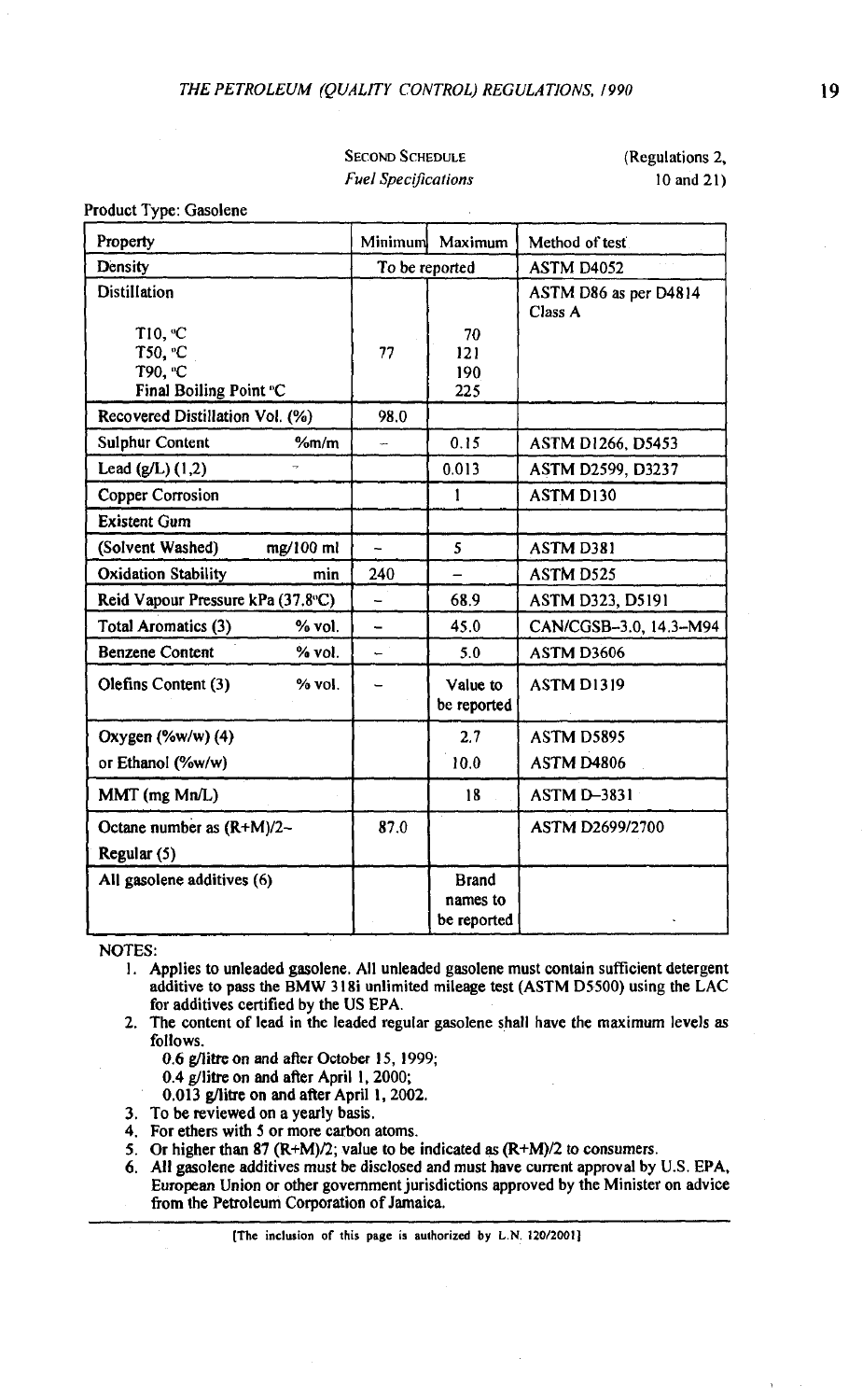#### SECOND SCHEDULE, **conld**

Product Type: Kerosene

Alternative Description: Domestic Kerosene

| Specifications                               | Minimum                                                      | Maximum | Method of test |
|----------------------------------------------|--------------------------------------------------------------|---------|----------------|
| Appearance                                   | Bright and clear and free from<br>Visible Sediment and water |         |                |
| <b>Burning Quality</b>                       | Pass                                                         |         | $D-187$        |
| Smoke Point mm                               | 20                                                           |         | $D-1322$       |
| Calorific value (MJ/Kg)                      | 40.4                                                         |         | $D - 3338$     |
| Colour                                       | Blue                                                         |         |                |
| Corrosion Copper—2 hours                     |                                                              | 3       | $D-130$        |
| Distillation:                                |                                                              |         | $D-86$         |
| 10% Recovery ("C)                            |                                                              | 205     |                |
| FBP <sup>®</sup> C                           |                                                              | 300     |                |
| Density $(15^{\circ}C)$ (Kg/m <sup>3</sup> ) | 775                                                          | 830     | $D-1298$       |
| Flash Point ("C)                             | 38                                                           |         | $D-56$         |
| Freeze Point ("C)                            |                                                              | $-30$   | $D - 2386$     |
| Marker Dye Test                              | Positive                                                     |         | $PI-02-90-1$   |
| Sulphur (%)                                  |                                                              | 0.3     | $D - 2622$     |
| Additive:                                    |                                                              |         |                |
| Automate Blue (ppm)                          | 14                                                           | 29      |                |
| Oil Marker (ppm)                             | 29                                                           | 57      |                |
| Antioxidant (ppm)                            | 17                                                           | 24      |                |
| Antistatic, Stadis, 450 (ppm)                |                                                              | 3       |                |
| Conductivity ps/m                            | 80                                                           | 450     | $D - 2624$     |

**[The inclusion 01' this page is sulhorizcd hy** L.N **10?/2001]**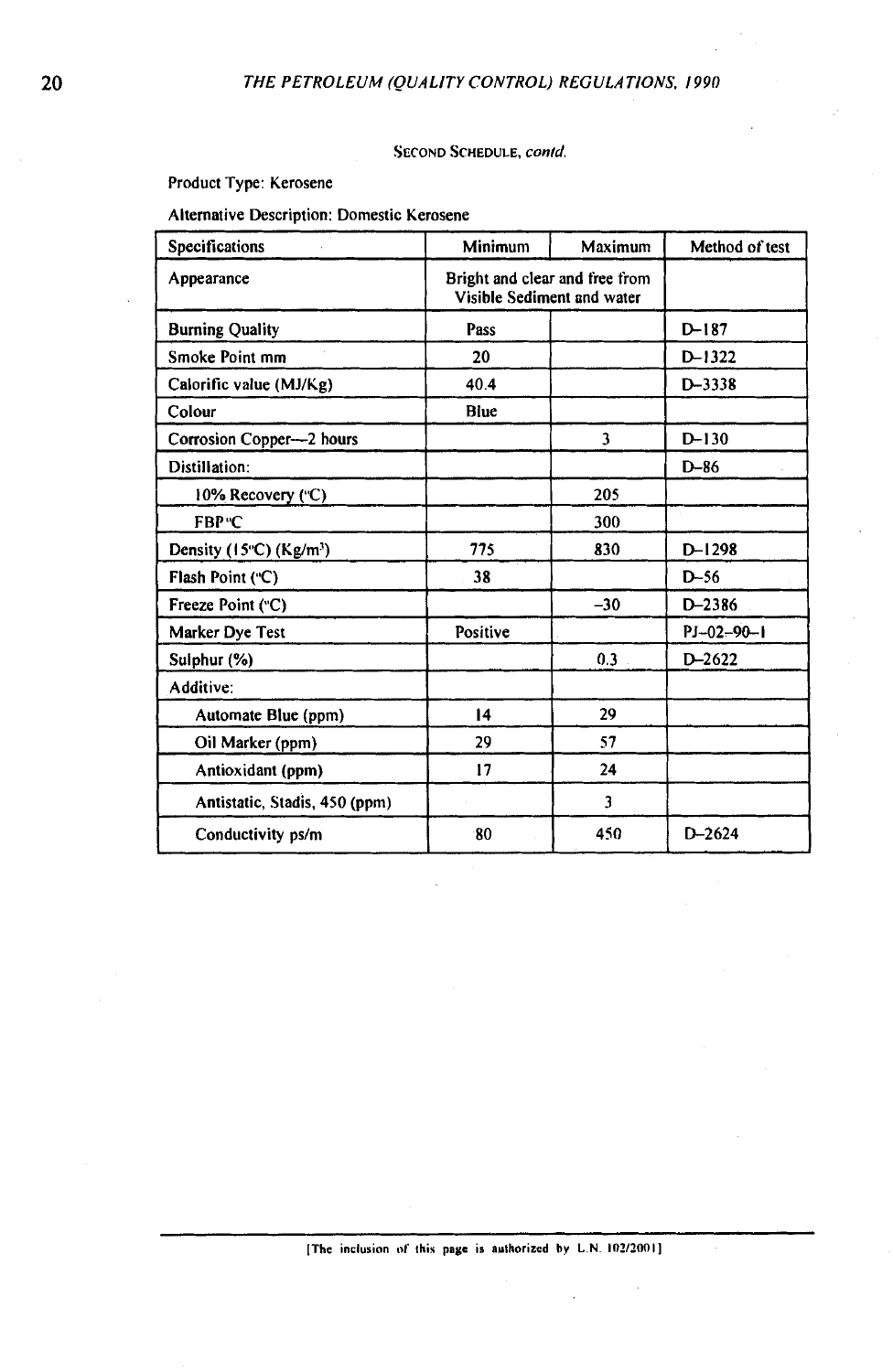## **SECOND SCHEDULE,** *contd.*

**Product Type: Aviation Turbo Fuel** 

**Alternative Description: Turbo Fuel Jet A1** 

| Specifications                        | Minimum                                                                             | Maximum | Method of test    |
|---------------------------------------|-------------------------------------------------------------------------------------|---------|-------------------|
| Acidity, Total (mg KOH/g) (1)         |                                                                                     | 0.015   | D-3242            |
| Appearance                            | Clear, bright and free from<br>Visible Sediment and water<br>at ambient temperature |         |                   |
| Aromatics (vol. %)                    |                                                                                     | 22      | D-1319            |
| Colour, Saybolt                       | 12                                                                                  |         | $D-156$           |
| Copper Content (mg/kg) (2)            |                                                                                     | 0.15    | $IP-122$          |
| Conductivity (ps/m)                   | 50                                                                                  | 450     | D <sub>2624</sub> |
| Corrosion, Cu Strip, 2 hr @ 100 °C    | l                                                                                   |         | D-130, IP164      |
| Corrosion, Ag Strip, 4 hr @ 100°C     | $\overline{a}$                                                                      |         | <b>IP227</b>      |
| Distillation ("C)                     |                                                                                     |         | $D-86$            |
| IBP                                   | Report                                                                              |         |                   |
| 10% recovered                         |                                                                                     | 205     |                   |
| 20% recovered                         | Report                                                                              |         |                   |
| 50% recovered                         | Report                                                                              |         |                   |
| 90% recovered                         | Report                                                                              |         |                   |
| <b>FBP</b>                            |                                                                                     | 300     |                   |
| Residue (Vol. %)                      |                                                                                     | 1.5     |                   |
| Loss (Vol. %)                         |                                                                                     | 1.5     |                   |
| Flash Point, TCC (°C)                 | 38                                                                                  |         | $D-56$            |
| Freeze Point (°C)                     |                                                                                     | -47     | D-2386, IP-16     |
| Density $@$ 15°C (kg/m <sup>3</sup> ) | 39                                                                                  | 51.     | D-1298, IP160     |
| Gum, Existent (mg/100 ml)             | $\overline{7}$                                                                      |         | D-381, IP-131     |
| Heat of combustion net (MJ/Kg)        | 42.8                                                                                |         | D-4529, D-2382    |
| <b>Aniline Gravity Constant.</b>      | 5,250                                                                               |         | $D-1298$          |
| <b>Water Interaction</b>              |                                                                                     |         | D-1094            |
| <b>Separation Rating</b>              | $\overline{2}$                                                                      | Ŷ.      |                   |
| <b>Interface Rating</b>               |                                                                                     | 1b      |                   |
| Separation (8)                        | Sharp separation, no precipitate<br>within or upon either layer.                    |         |                   |
| Microseparometer (MSEP) Rating        |                                                                                     |         | D-3948            |
| Fuel with Static Dissipator Additive  |                                                                                     |         |                   |
| (RDE/A/621)                           | 70                                                                                  |         | D-2550            |
| Fuel without Static Dissipator        | 85                                                                                  | 6       | D-3830            |
| Particulate Matter (mg/l)             |                                                                                     | 1       | D-2276            |
| Undissolved Water (ppm)               |                                                                                     | 100     | D-3240            |

**[The inclusion of this page is authorized by L.N 102/2001]**